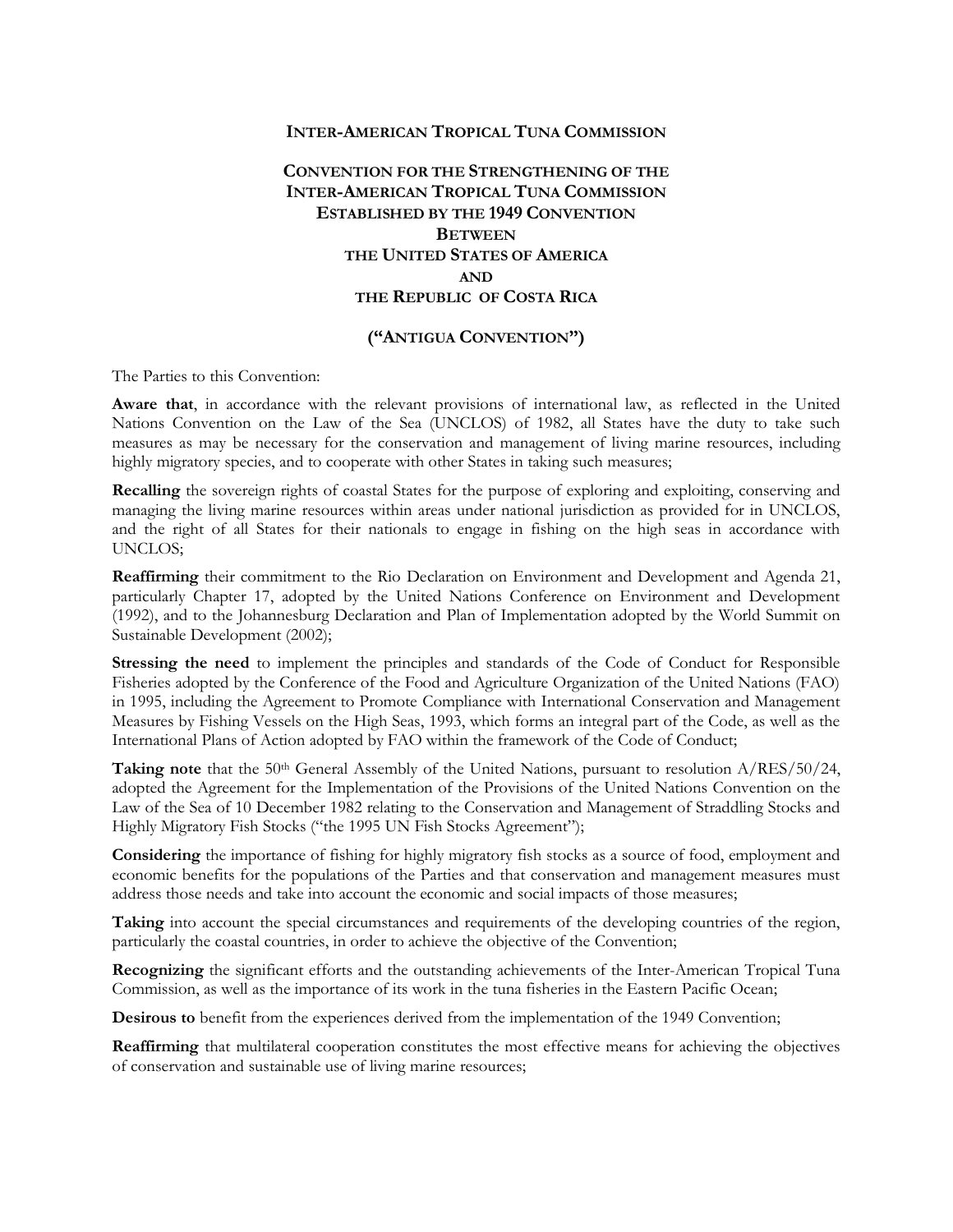**Committed** to ensuring the long-term conservation and the sustainable use of fish stocks covered by this Convention;

**Convinced that** the aforementioned objectives and the strengthening of the Inter-American Tropical Tuna Commission can best be achieved through bringing up to date the provisions of the 1949 Convention between the United States of America and the Republic of Costa Rica for the establishment of an Inter-American Tropical Tuna Commission;

Have agreed as follows:

## **PART I**

# **GENERAL PROVISIONS**

### **ARTICLE I. DEFINITIONS**

For the purposes of this Convention:

- 1. "Fish stocks covered by this Convention" means stocks of tunas and tuna-like species and other species of fish taken by vessels fishing for tunas and tuna-like species in the Convention Area;
- 2. "Fishing" means:
	- (a) the actual or attempted searching for, catching, or harvesting of the fish stocks covered by this Convention;
	- (b) engaging in any activity which can reasonably be expected to result in the locating, catching, harvesting of these stocks;
	- (c) placing, searching for or recovering any fish-aggregating device or associated equipment, including radio beacons;
	- (d) any operation at sea in support of, or in preparation for, any activity described in sub-paragraphs (a), (b) and (c) of this paragraph, except for any operation in emergencies involving the health and safety of crew members or the safety of a vessel;
	- (e) the use of any other vehicle, air- or sea-borne, in relation to any activity described in this definition except for emergencies involving the health or safety of crew members or the safety of a vessel;
- 3. "Vessel" means any vessel used or intended for use for the purpose of fishing, including support vessels, carrier vessels and any other vessels directly involved in such fishing operations;
- 4. "Flag State" means, unless otherwise indicated:
	- (a) a State whose vessels are entitled to fly its flag, or
	- (b) a regional economic integration organization in which vessels are entitled to fly the flag of a member State of that regional economic integration organization;
- 5. "Consensus" means the adoption of a decision without voting and without the expression of any stated objection;
- 6. Parties" means the States and regional economic integration organizations which have consented to be bound by this Convention and for which this Convention is in force, in accordance with the provisions of Articles XXVII, XXIX, and XXX of this Convention;
- 7. "Members of the Commission" means the Parties and any fishing entity which has expressed in accordance with the provisions of Article XXVIII of this Convention its formal commitment to abide by the terms of this Convention and comply with any conservation and management measures adopted pursuant thereto;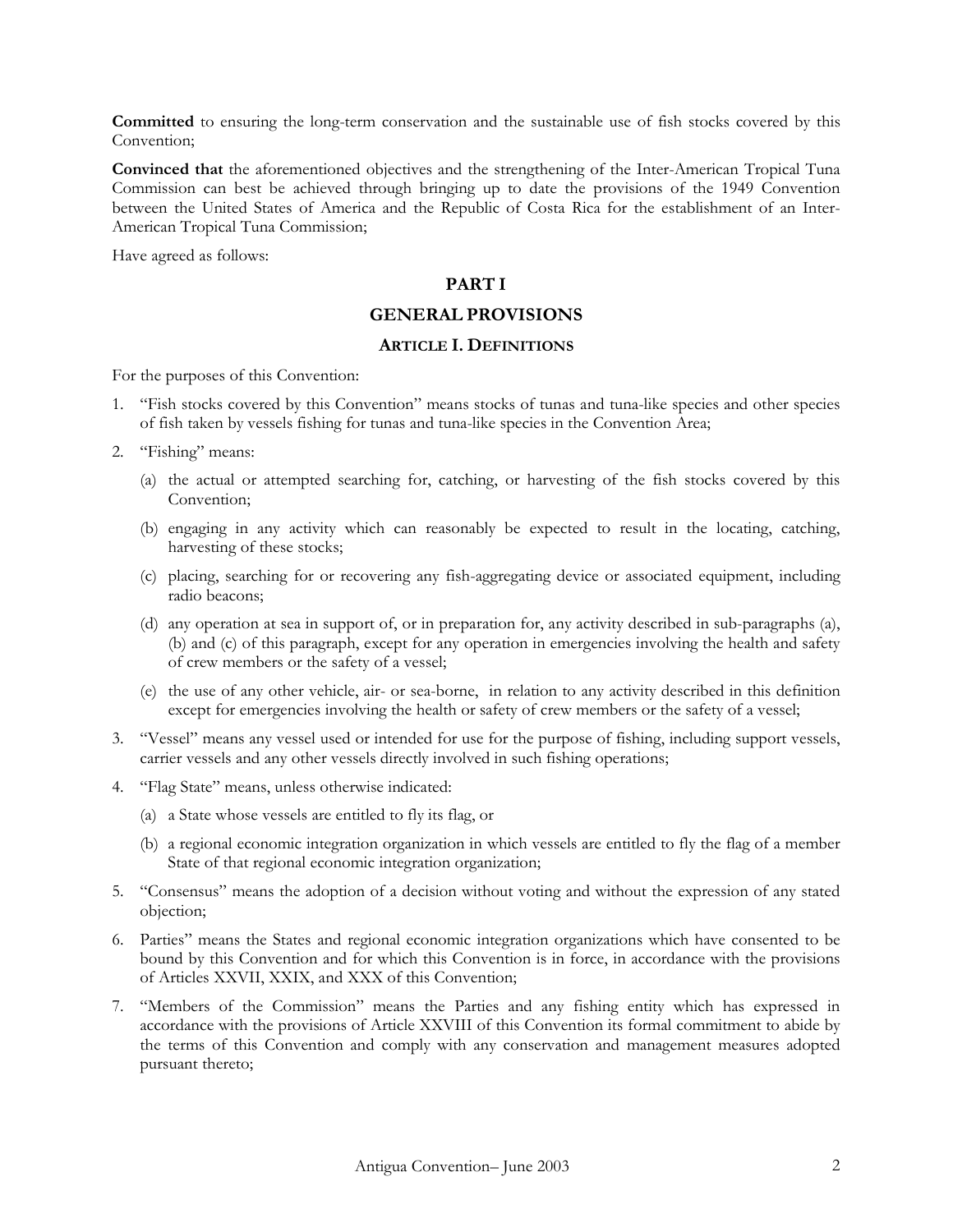- 8. "Regional economic integration organization" means a regional economic integration organization to which its member States have transferred competence over matters covered by this Convention, including the authority to make decisions binding on its member States in respect of those matters;
- 9. "1949 Convention" means the Convention between the United States of America and the Republic of Costa Rica for the establishment of an Inter-American Tropical Tuna Commission;
- 10. "Commission" means the Inter-American Tropical Tuna Commission;
- 11. "UNCLOS" means the United Nations Convention on the Law of the Sea of 10 December 1982;
- 12. "1995 UN Fish Stocks Agreement" means the Agreement for the Implementation of the Provisions of the United Nations Convention on the Law of the Sea of 10 December 1982 relating to the Conservation and Management of Straddling Fish Stocks and Highly Migratory Fish Stocks, 1995;
- 13. "Code of Conduct" means the Code of Conduct for Responsible Fisheries adopted by the 28th Session of the Conference of the Food and Agriculture Organization of the United Nations in October 1995;
- 14. "AIDCP" means the Agreement on the International Dolphin Conservation Program of 21 May 1998.

### **ARTICLE II. OBJECTIVE**

The objective of this Convention is to ensure the long-term conservation and sustainable use of the fish stocks covered by this Convention, in accordance with the relevant rules of international law.

## **ARTICLE III. AREA OF APPLICATION OF THE CONVENTION**

The area of application of the Convention ("the Convention Area") comprises the area of the Pacific Ocean bounded by the coastline of North, Central, and South America and by the following lines:

- i. the 50°N parallel from the coast of North America to its intersection with the 150°W meridian;
- ii. the 150°W meridian to its intersection with the 50°S parallel; and
- iii. the 50°S parallel to its intersection with the coast of South America.

## **PART II**

# **CONSERVATION AND USE OF THE FISH STOCKS COVERED BY THE CONVENTION**

### **ARTICLE IV. APPLICATION OF THE PRECAUTIONARY APPROACH**

- 1. The members of the Commission, directly and through the Commission, shall apply the precautionary approach, as described in the relevant provisions of the Code of Conduct and/or the 1995 UN Fish Stocks Agreement, for the conservation, management and sustainable use of fish stocks covered by this Convention.
- 2. In particular, the members of the Commission shall be more cautious when information is uncertain, unreliable or inadequate. The absence of adequate scientific information shall not be used as a reason for postponing or failing to take conservation and management measures.
- 3. Where the status of target stocks or non-target or associated or dependent species is of concern, the members of the Commission shall subject such stocks and species to enhanced monitoring in order to review their status and the efficacy of conservation and management measures. They shall revise those measures regularly in the light of new scientific information available.

#### **ARTICLE V. COMPATIBILITY OF CONSERVATION AND MANAGEMENT MEASURES**

1. Nothing in this Convention shall prejudice or undermine the sovereignty or sovereign rights of coastal States related to the exploration and exploitation, conservation and management of the living marine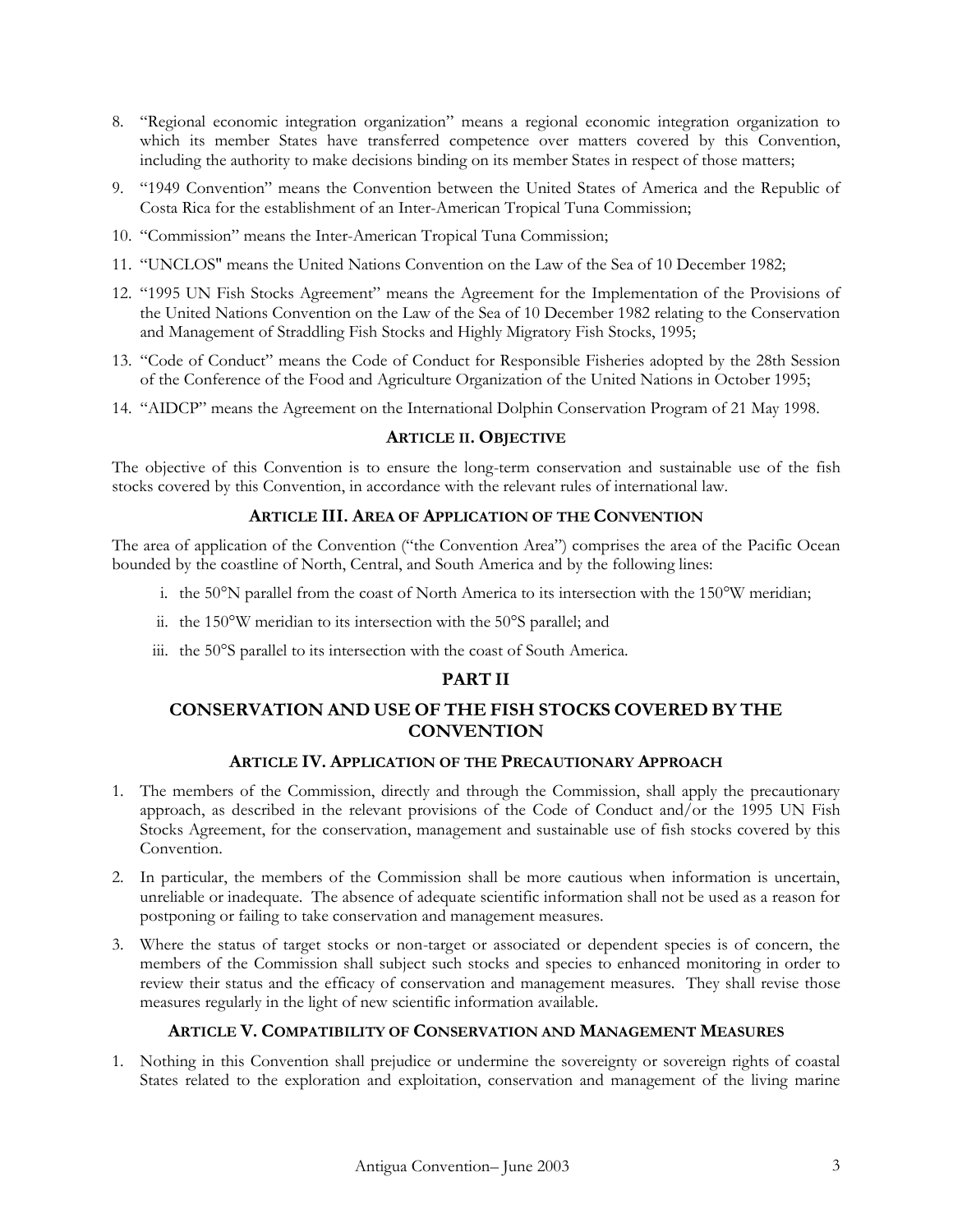resources within areas under their sovereignty or national jurisdiction as provided for in UNCLOS, or the right of all States for their nationals to engage in fishing on the high seas in accordance with UNCLOS.

2. The conservation and management measures established for the high seas and those adopted for areas under national jurisdiction shall be compatible, in order to ensure the conservation and management of the fish stocks covered by this Convention.

# **PART III**

# **THE INTER-AMERICAN TROPICAL TUNA COMMISSION**

#### **ARTICLE VI. THE COMMISSION**

- 1. The members of the Commission agree to maintain, with all its assets and liabilities, and to strengthen the Inter-American Tropical Tuna Commission established by the 1949 Convention.
- 2. The Commission shall be composed of sections consisting of from one (1) to four (4) Commissioners appointed by each member, who may be accompanied by such experts and advisers as that member may deem advisable.
- 3. The Commission shall have legal personality and shall enjoy, in its relations with other international organizations and with its members, such legal capacity as may be necessary to perform its functions and achieve its objective, in accordance with international law. The immunities and privileges which the Commission and its officers shall enjoy shall be subject to an agreement between the Commission and the relevant member.
- 4. The headquarters of the Commission shall remain at San Diego, California, United States of America.

## **ARTICLE VII. FUNCTIONS OF THE COMMISSION**

- 1. The Commission shall perform the following functions, giving priority to tunas and tuna-like species:
	- (a) promote, carry out and coordinate scientific research concerning the abundance, biology and biometry in the Convention Area of fish stocks covered by this Convention and, as necessary, of associated or dependent species, and the effects of natural factors and human activities on the populations of these stocks and species;
	- (b) adopt standards for collection, verification, and timely exchange and reporting of data concerning the fisheries for fish stocks covered by this Convention;
	- (c) adopt measures that are based on the best scientific evidence available to ensure the long-term conservation and sustainable use of the fish stocks covered by this Convention and to maintain or restore the populations of harvested species at levels of abundance which can produce the maximum sustainable yield, *inter alia*, through the setting of the total allowable catch of such fish stocks as the Commission may decide and/or the total allowable level of fishing capacity and/or level of fishing effort for the Convention Area as a whole;
	- (d) determine whether, according to the best scientific information available, a specific fish stock covered by this Convention is fully fished or overfished and, on this basis, whether an increase in fishing capacity and/or the level of fishing effort would threaten the conservation of that stock;
	- (e) in relation to the stocks referred to in subparagraph (d) of this paragraph, determine, on the basis of criteria that the Commission may adopt or apply, the extent to which the fishing interests of new members of the Commission might be accommodated, taking into account relevant international standards and practices;
	- (f) adopt, as necessary, conservation and management measures and recommendations for species belonging to the same ecosystem and that are affected by fishing for, or dependent on or associated with, the fish stocks covered by this Convention, with a view to maintaining or restoring populations of such species above levels at which their reproduction may become seriously threatened;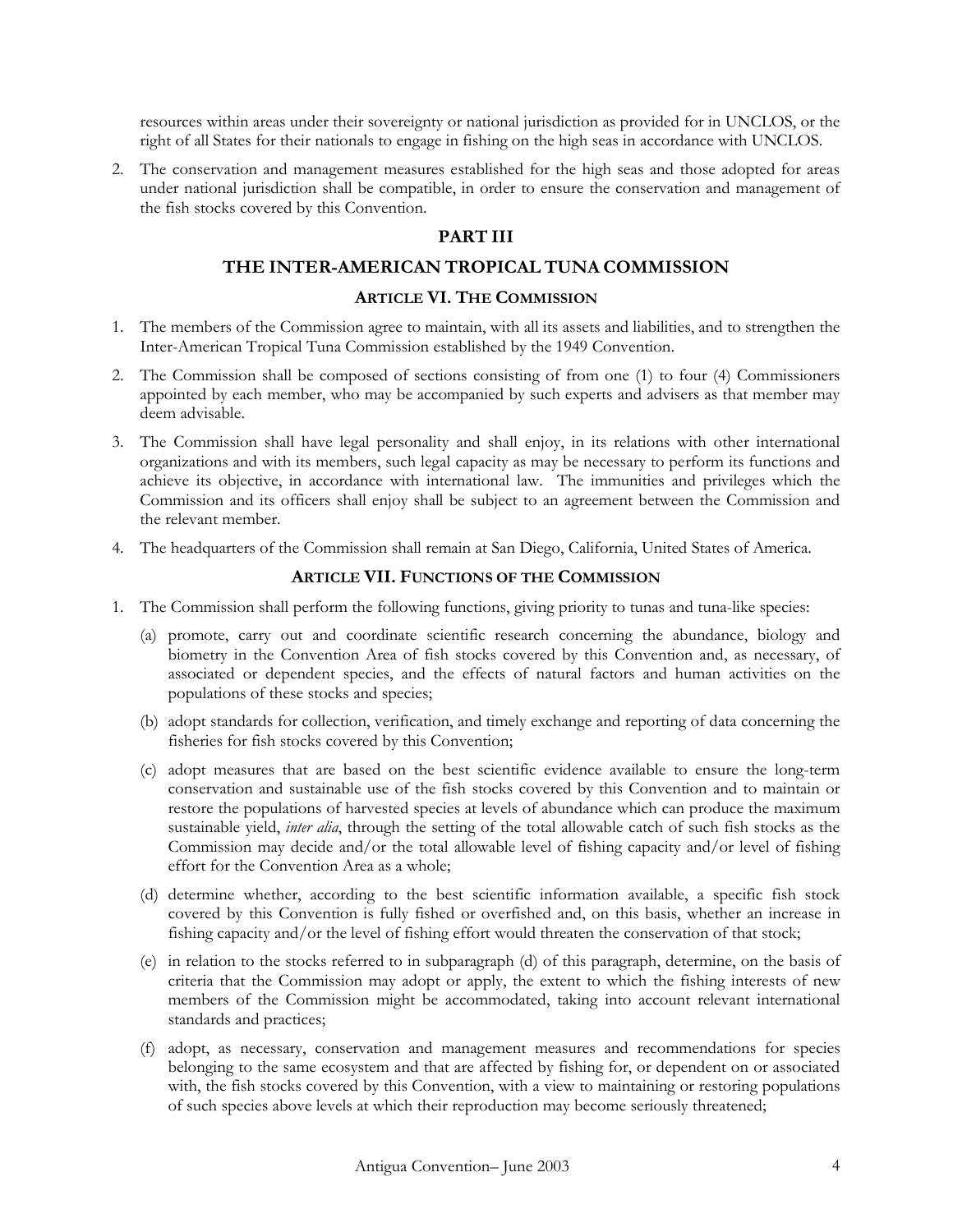- (g) adopt appropriate measures to avoid, reduce and minimize waste, discards, catch by lost or discarded gear, catch of non-target species (both fish and non-fish species) and impacts on associated or dependent species, in particular endangered species;
- (h) adopt appropriate measures to prevent or eliminate over-fishing and excess fishing capacity and to ensure that levels of fishing effort do not exceed those commensurate with the sustainable use of the fish stocks covered by this Convention;
- (i) establish a comprehensive program for data collection and monitoring which shall include such elements as the Commission determines necessary. Each member of the Commission may also maintain its own program consistent with guidelines adopted by the Commission;
- (j) ensure that, in developing measures to be adopted under subparagraphs (a) to (i) of this paragraph, due consideration is given to the need for coordination and compatibility with measures adopted pursuant to the AIDCP;
- (k) promote, to the extent practicable, the development and use of selective, environmentally safe and cost-effective fishing gear and techniques and such other related activities, including activities connected with, *inter alia*, transfer of technology and training;
- (l) where necessary, develop criteria for, and make decisions relating to, the allocation of total allowable catch, or total allowable fishing capacity, including carrying capacity, or the level of fishing effort, taking into account all relevant factors;
- (m) apply the precautionary approach in accordance with the provisions of Article IV of this Convention. In cases where measures are adopted by the Commission pursuant to the precautionary approach in the absence of adequate scientific information, as set out in Article IV, paragraph 2 of this Convention, the Commission shall, as soon as possible, undertake to obtain the scientific information necessary to maintain or modify any such measures;
- (n) promote the application of any relevant provision of the Code of Conduct and of other relevant international instruments including, *inter alia*, the International Plans of Action adopted by FAO in the framework of the Code of Conduct;
- (o) appoint the Director of the Commission;
- (p) approve its program of work;
- (q) approve its budget, in accordance with the provisions of Article XIV of this Convention;
- (r) approve the accounts for the past budgetary period;
- (s) adopt or amend its own rules and procedures, financial regulations and other internal administrative regulations as may be necessary to carry out its functions;
- (t) provide the Secretariat for the AIDCP, taking into account the provisions of Article XIV, paragraph 3 of this Convention;
- (u) establish such subsidiary bodies as it considers necessary;
- (v) adopt any other measure or recommendation, based on relevant information, including the best scientific information available, as may be necessary to achieve the objective of this Convention, including non-discriminatory and transparent measures consistent with international law, to prevent, deter and eliminate activities that undermine the effectiveness of the conservation and management measures adopted by the Commission.
- 2. The Commission shall maintain a staff qualified in matters pertaining to this Convention, including administrative, scientific and technical areas, under the supervision of the Director, and ensure that it shall include all personnel needed for the efficient and effective application of this Convention. The Commission should seek the most qualified staff available, and give due consideration to the importance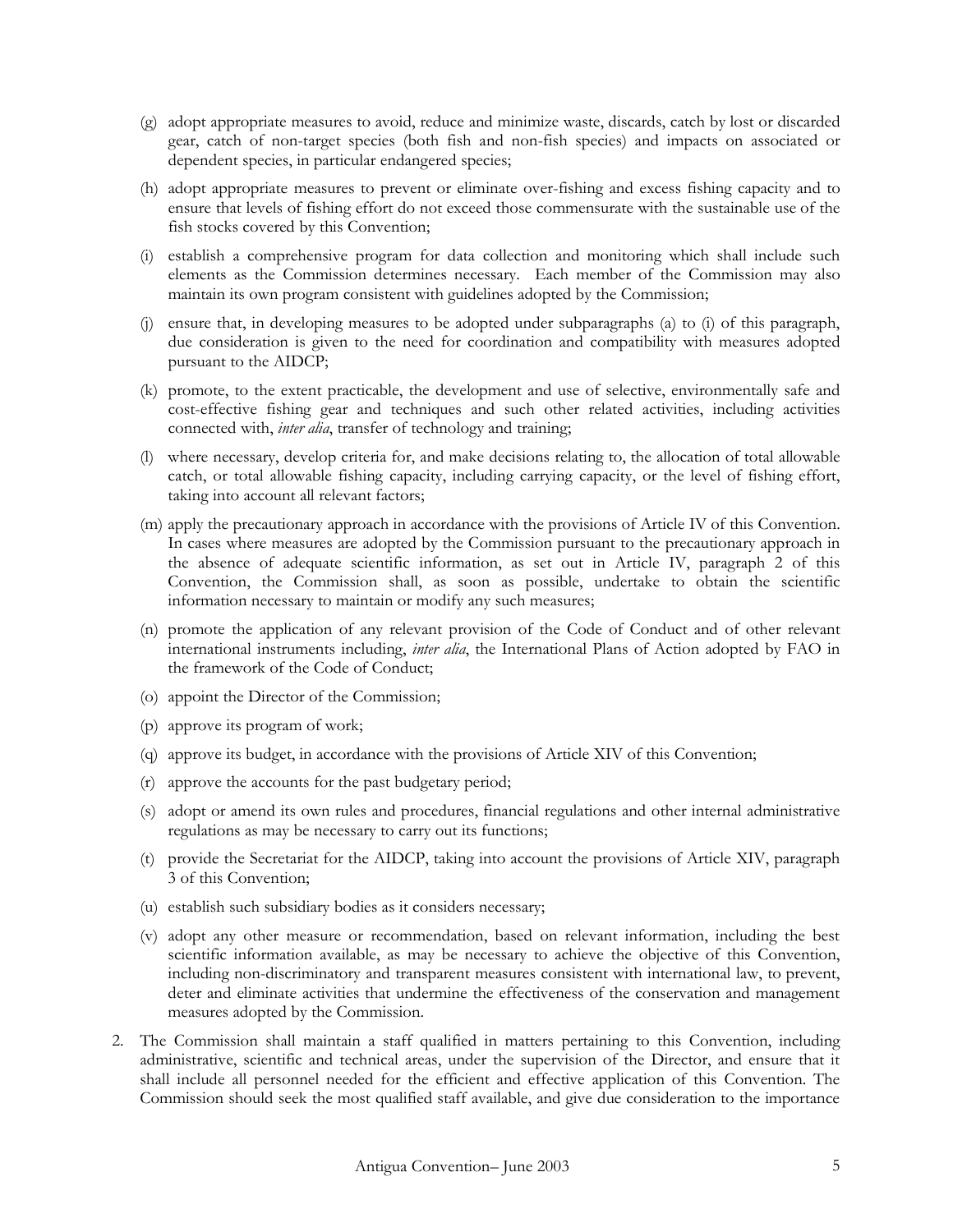of recruiting staff on an equitable basis to promote broad representation and participation of the members of the Commission.

3. In considering guidance for the program of work on scientific matters to be addressed by the scientific staff, the Commission shall consider, *inter alia*, the advice, recommendations, and reports of the Scientific Advisory Committee established pursuant to Article XI of this Convention.

## **ARTICLE VIII. MEETINGS OF THE COMMISSION**

- 1. The ordinary meetings of the Commission shall take place at least once a year, in such location and on such date as the Commission agrees.
- 2. The Commission may also hold extraordinary meetings when deemed necessary. These meetings shall be convened at the request of at least two of the members of the Commission, provided that a majority of the members support the request.
- 3. The meetings of the Commission shall be held only when a quorum is present. Quorum is reached when two-thirds of the members of the Commission are present. This rule shall also apply to meetings of subsidiary bodies established under this Convention.
- 4. The meetings shall be held in English and Spanish, and the documents of the Commission shall be produced in both these languages.
- 5. Members shall elect a Chairman and Vice-Chairman from, unless otherwise decided, different Parties to this Convention. Both officials shall be elected for a period of one (1) year and shall remain in office until their successors are elected.

# **ARTICLE IX. DECISION MAKING**

- 1. Unless provided otherwise, all decisions made by the Commission at meetings convened pursuant to Article VIII of this Convention shall be by consensus of members of the Commission present at the meeting in question.
- 2. Decisions on adoption of amendments to this Convention and its annexes, as well as invitations to accede to the Convention pursuant to Article XXX, paragraph (c) of this Convention, shall require consensus of all Parties. In such cases, the Chairman of the meeting shall ensure that all members of the Commission have the opportunity to express their views on the proposed decisions, which the Parties shall take into account in reaching the final decision.
- 3. The consensus of all the members of the Commission shall be required for decisions on:
	- (a) the adoption and amendment of the Commission's budget, and those that determine the form and proportion of the contributions of the members;
	- (b) the issues referred to in Article VII, subparagraph (l) of paragraph 1 of this Convention.
- 4. With respect to decisions referred to in paragraphs 2 and 3 of this Article, if a Party or member of the Commission, as the case may be, is absent from the meeting in question and has not sent a notification in accordance with paragraph 6 of this Article, the Director shall notify such Party or member of the decision taken at the meeting. If, within thirty (30) days of the receipt by the Party or member of such notification, the Director has not received a response from such Party or member, that Party or member shall be deemed to have joined the consensus on the decision in question. If, within such 30-day period, such Party or member replies in writing that it cannot join the consensus on the decision in question, the decision shall have no effect, and the Commission shall seek to reach consensus at the earliest opportunity.
- 5. When a Party or member of the Commission that was not present at a meeting notifies the Director, in accordance with paragraph 4 of this Article, that it cannot join the consensus on a decision taken at that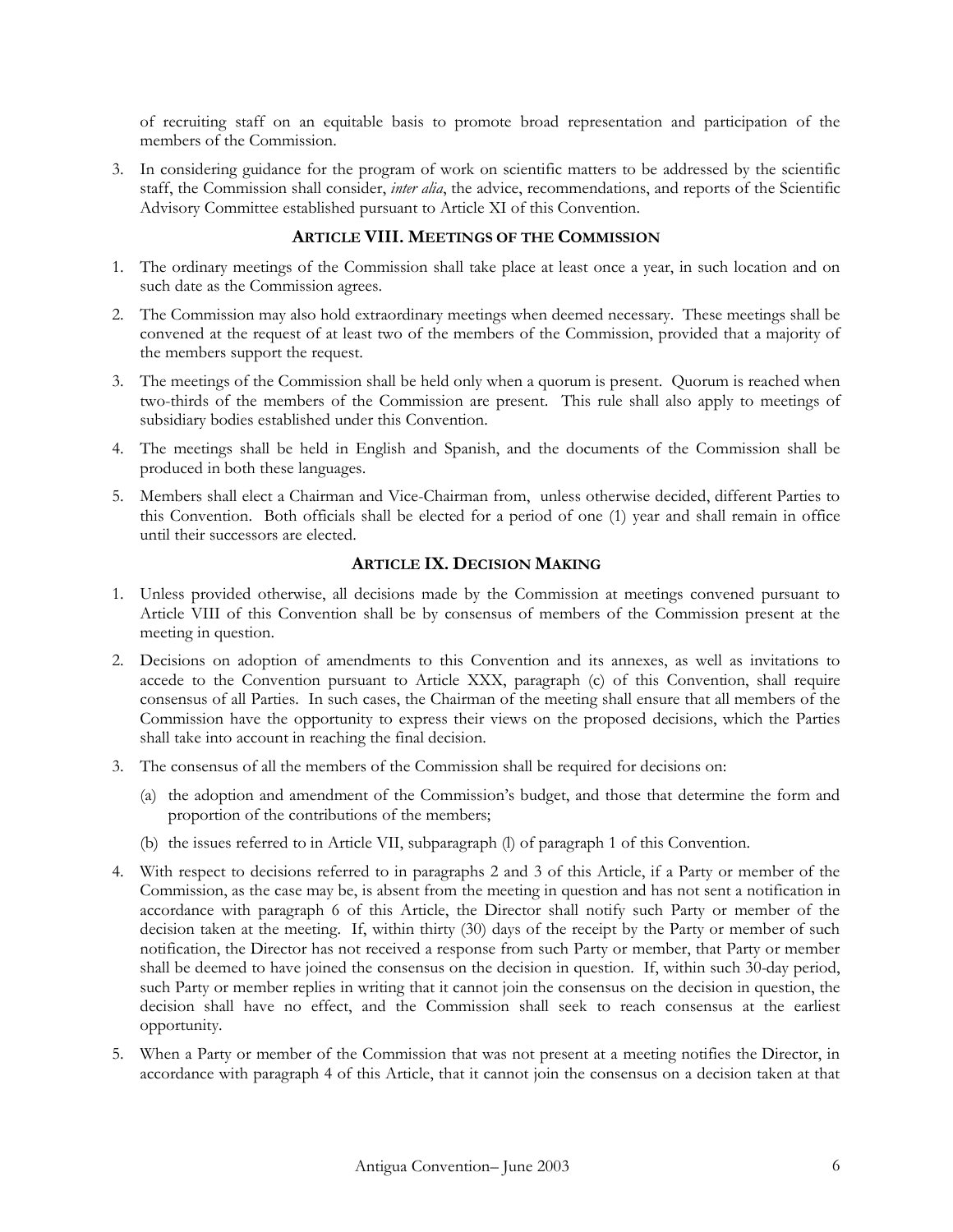meeting, that member shall not be able to oppose consensus on the same issue if it is not present at the next meeting of the Commission at which that issue is on the agenda.

- 6. If a member of the Commission is not able to attend a meeting of the Commission due to extraordinary and unforeseen circumstances outside its control:
	- (a) It shall so notify the Director, in writing, prior to the start of the meeting if possible or otherwise at the earliest possible opportunity. Such notification shall be effective upon acknowledgement of its receipt by the Director to the member concerned; and
	- (b) Subsequently and as soon as possible, the Director shall notify the member of all the decisions taken at that meeting in accordance with paragraph 1 of this Article;
	- (c) within thirty (30) days of the notice referred to in subparagraph (b) of this paragraph, the member may notify the Director in writing that it cannot join the consensus on one or more of these decisions. In such cases, the relevant decision or decisions shall have no effect, and the Commission shall seek to reach consensus at the earliest opportunity.
- 7. The decisions adopted by the Commission pursuant to this Convention shall be binding for all members forty-five (45) days after their notification, unless otherwise specified in this Convention or agreed when a decision is taken.

## **ARTICLE X. COMMITTEE FOR THE REVIEW OF IMPLEMENTATION OF MEASURES ADOPTED BY THE COMMISSION**

- 1. The Commission shall establish a Committee for the Review of Implementation of Measures Adopted by the Commission, which shall be composed of those representatives designated for this purpose by each member of the Commission, who may be accompanied by such experts and advisers as that member may deem advisable.
- 2. The functions of the Committee shall be those established in Annex 3 of this Convention.
- 3. In the exercise of its functions, the Committee may, where appropriate, and with the approval of the Commission, consult any other fisheries management, technical or scientific organization with competence in the subject matter of such consultation and may seek such expert advice as may be required in each case.
- 4. The Committee shall strive to adopt its reports and recommendations by consensus. If every effort to achieve consensus has failed, the reports shall so indicate, and shall reflect the majority and minority views. At the request of any member of the Committee, the views of that member on all or any part of the reports shall also be reflected.
- 5. The Committee shall meet at least once a year, preferably on the occasion of the ordinary meeting of the Commission.
- 6. The Committee may convene additional meetings at the request of at least two (2) of the members of the Commission, provided that a majority of the members support the request.
- 7. The Committee shall exercise its functions in accordance with such rules of procedure, guidelines and directives as the Commission may adopt.
- 8. In support of the work of the Committee, the staff of the Commission shall:
	- (a) collect the information necessary for the work of the Committee and develop a data base, in accordance with the procedures established by the Commission;
	- (b) provide such statistical analyses as the Committee deems necessary for carrying out its functions;
	- (c) prepare the reports of the Committee;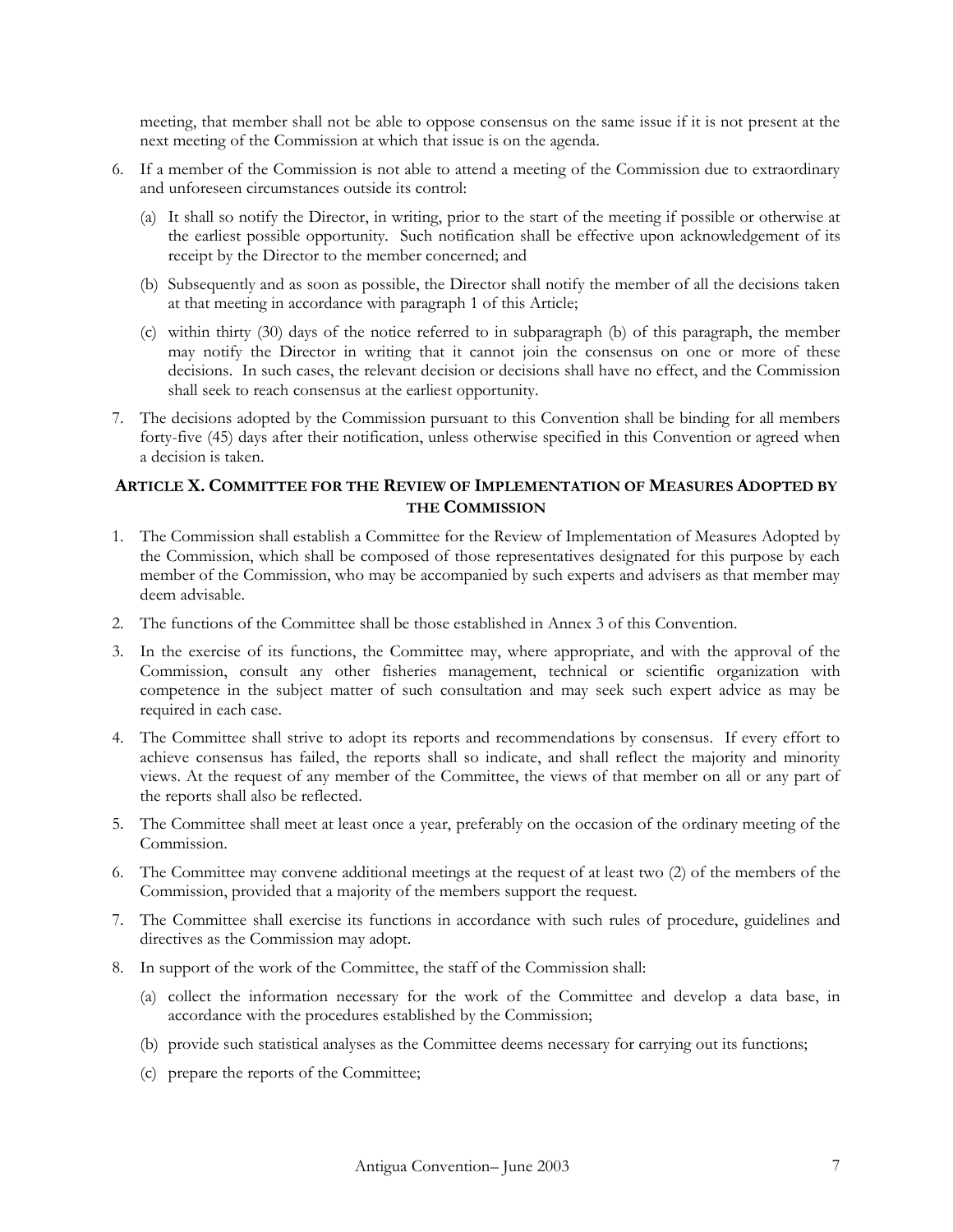(d) distribute to the members of the Committee all pertinent information, particularly that set out in subparagraph (a) of paragraph 8 of this Article.

## **ARTICLE XI. SCIENTIFIC ADVISORY COMMITTEE**

- 1. The Commission shall establish a Scientific Advisory Committee, which shall be composed of a representative designated by each member of the Commission, who shall have appropriate qualifications or relevant experience in the area of competence of the Committee, and who may be accompanied by such experts or advisers as that member may deem advisable.
- 2. The Commission may invite to participate in the work of the Committee organizations or persons with recognized scientific experience in matters related to the work of the Commission.
- 3. The functions of the Committee shall be those established in Annex 4 of this Convention.
- 4. The Committee shall meet at least once a year, preferably prior to a meeting of the Commission.
- 5. The Committee may convene additional meetings at the request of at least two (2) of the members of the Commission, provided that a majority of the members support the request.
- 6. The Director shall serve as Chairman of the Committee or may delegate the exercise of this function subject to the approval of the Commission.
- 7. The Committee shall strive to adopt its reports and recommendations by consensus. If every effort to achieve consensus has failed, the reports shall so indicate, and shall reflect the majority and minority views. At the request of any member of the Committee, the views of that member on all or any part of the reports shall also be reflected.

#### **ARTICLE XII. ADMINISTRATION**

- 1. The Commission shall appoint, in accordance with the adopted rules of procedure and taking into account any criteria established therein, a Director, whose competence in the field of this Convention is established and generally recognized, in particular in its scientific, technical and administrative aspects, and who shall be responsible to the Commission and may be removed by the Commission at its discretion. The term of the Director shall be of 4 years, and he may be reappointed as many times as the Commission decides.
- 2. The functions of the Director shall be:
	- (a) preparing research plans and programs for the Commission;
	- (b) preparing budget estimates for the Commission;
	- (c) authorizing the disbursement of funds for the implementation of the approved program of work and budget by the Commission and accounting for the funds thus employed;
	- (d) appointing, removing and directing the administrative, scientific, technical and other staff, required for the functions of the Commission, in accordance with the rules of procedure adopted by the Commission;
	- (e) where appropriate for the efficient functioning of the Commission, appointing a Coordinator of Scientific Research, in accordance with subparagraph (d) of paragraph 2 of this Article, who shall operate under the supervision of the Director, who shall assign to the Coordinator of Scientific Research such functions and responsibilities as the Director determines appropriate;
	- (f) arranging for cooperation with other organizations or individuals, as appropriate, when needed for the performance of the functions of the Commission;
	- (g) coordinating the work of the Commission with that of organizations and individuals whose cooperation the Director has arranged;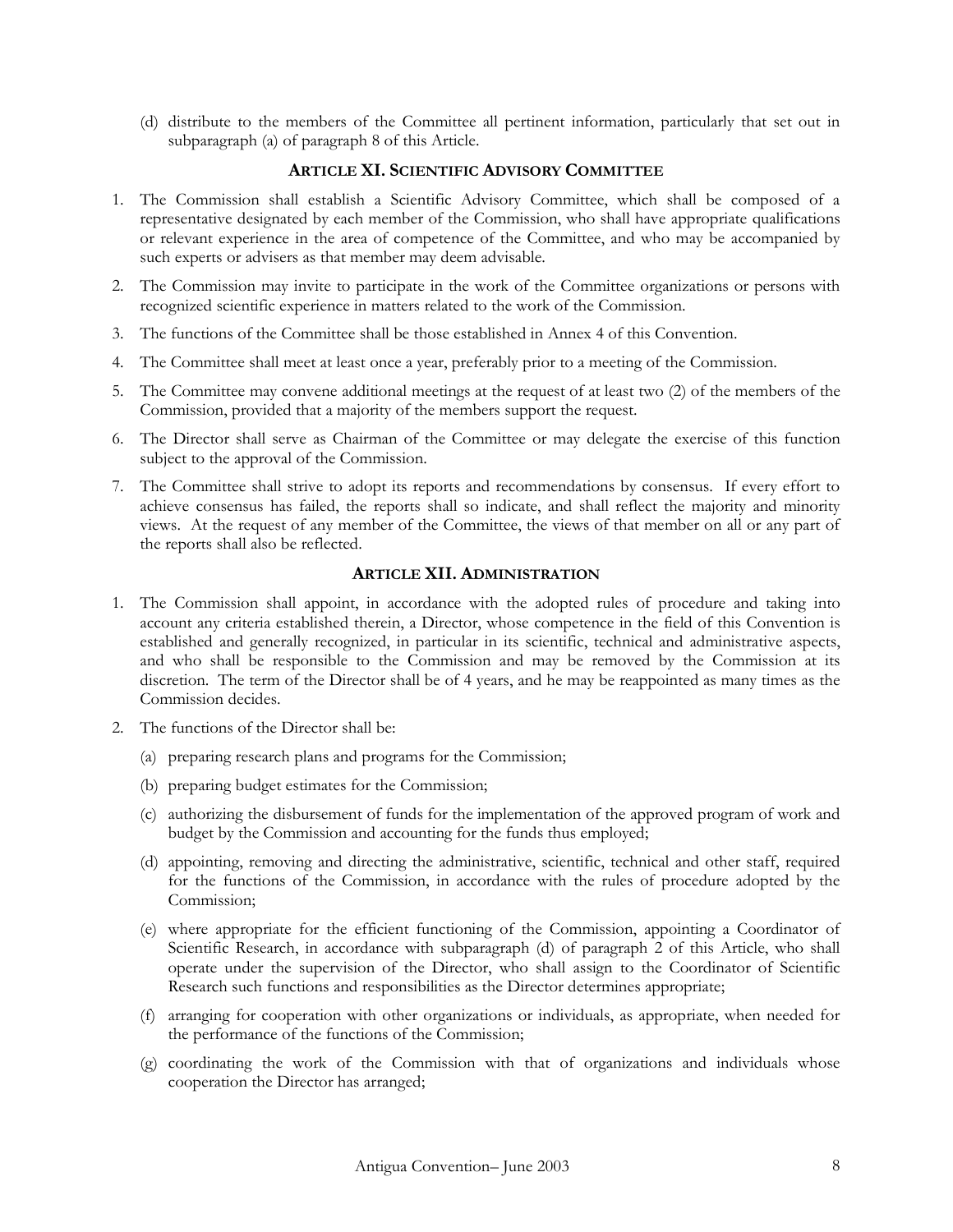- (h) drafting administrative, scientific and other reports for the Commission;
- (i) preparing draft agendas for and convening the meetings of the Commission and its subsidiary bodies, in consultation with the members of the Commission and taking into account their proposals, and providing administrative and technical support for such meetings;
- (j) ensuring the publication and dissemination of the conservation and management measures which have been adopted by the Commission and are in force and, as far as practicable, the maintenance and dissemination of records of other applicable conservation and management measures adopted by the members of the Commission in force in the Convention Area;
- (k) ensuring the maintenance of a record, based, *inter alia*, on the information provided to the Commission pursuant to Annex 1 of this Convention, of vessels fishing in the Convention Area, as well as the periodic circulation of the information contained in such record to all members of the Commission, and, on request, to any member individually;
- (l) acting as the legal representative of the Commission;
- (m) performing such other functions as are necessary to ensure the efficient and effective operation of the Commission and others that may be assigned to him by the Commission.
- 3. In fulfilling their functions, the Director and the staff of the Commission shall not act in any manner that could be incompatible with their status or with the objective and provisions of this Convention, nor shall they have any financial interests in activities such as investigation and research, exploration, exploitation, processing and marketing of the fish stocks covered by this Convention. Likewise, they shall also maintain as confidential, while they are employed by the Commission and thereafter, any confidential information they obtained or to which they had access during their employment.

## **ARTICLE XIII. SCIENTIFIC STAFF**

The Scientific Staff shall operate under the supervision of the Director, and of the Coordinator of Scientific Research if appointed in accordance with Article XII, subparagraphs (d) and (e) of paragraph 2 of this Convention, and shall have the following functions, giving priority to tunas and tuna-like species:

- (a) conduct the scientific research projects and other research activities approved by the Commission in accordance with the plans of work adopted for this purpose;
- (b) provide the Commission, through the Director, with scientific advice and recommendations in support of the formulation of conservation and management measures and other relevant matters, following consultations with the Scientific Advisory Committee, except in circumstances where evident time constraints would limit the ability of the Director to provide the Commission with such advice or recommendations on a timely basis;
- (c) provide the Scientific Advisory Committee with the information necessary to carry out the functions specified in Annex 4 of this Convention;
- (d) provide the Commission, through the Director, with recommendations for scientific research in support of the Commission's functions in accordance with Article VII, subparagraph (a) of paragraph 1, of this Convention;
- (e) collect and analyze information relating to current and past conditions and trends of the populations of the fish stocks covered by this Convention;
- (f) provide the Commission, through the Director, with proposed standards for collection, verification, and timely exchange and reporting of data concerning the fisheries for fish stocks covered by this Convention;
- (g) collect statistical data and all kinds of reports concerning catches of fish stocks covered by this Convention and the operations of vessels in the Convention Area, and any other relevant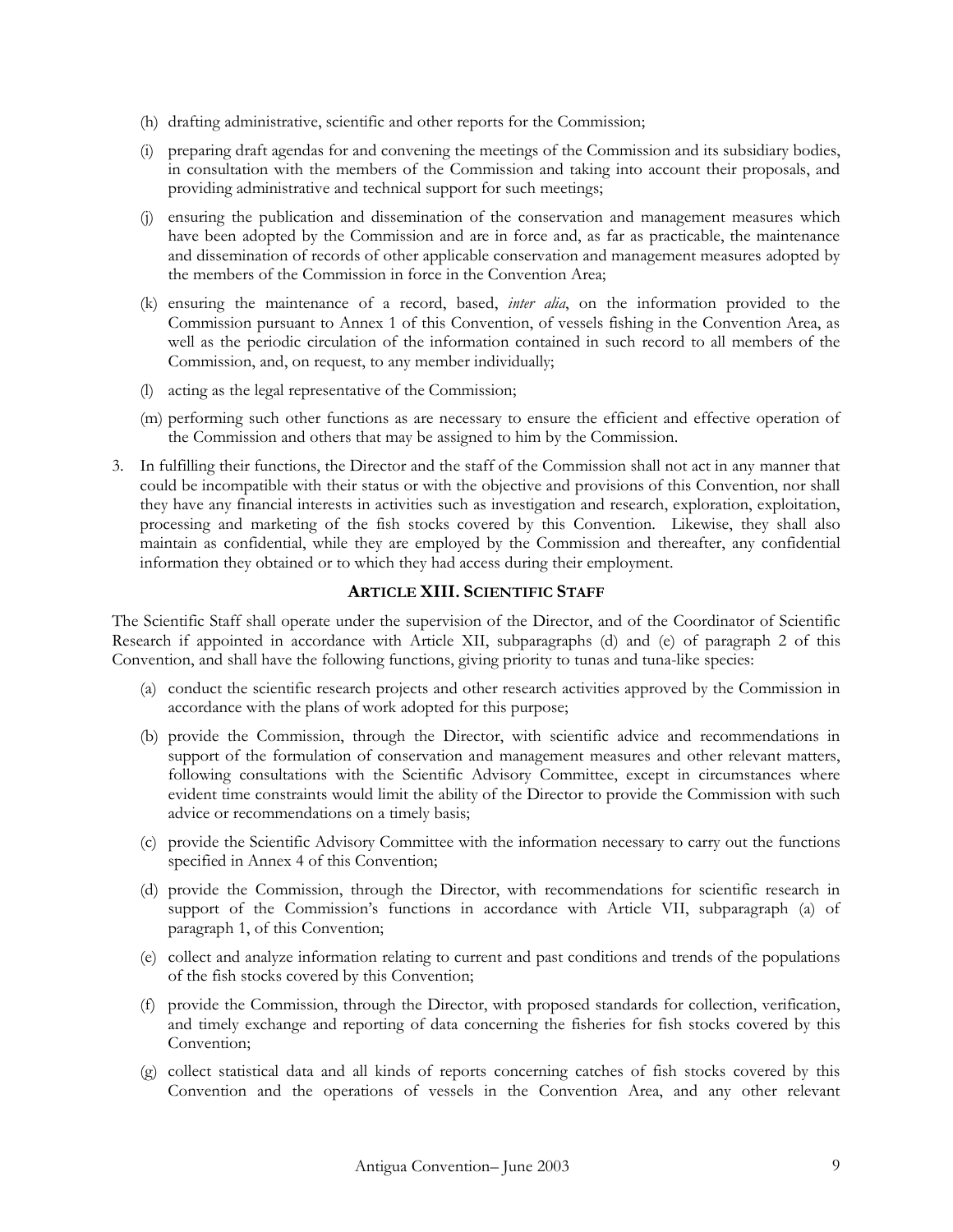information concerning fisheries for such stocks, including, as appropriate, social and economic aspects;

- (h) study and appraise information concerning methods and procedures for maintaining and increasing the fish stocks covered by this Convention;
- (i) publish or otherwise disseminate reports on its findings and such other reports as fall within the scope of this Convention as well as scientific, statistical and other data relating to the fisheries for the fish stocks covered by this Convention, ensuring confidentiality in conformity with the provisions of Article XXII of this Convention;
- (j) perform such other functions and tasks as may be assigned to it.

## **ARTICLE XIV. BUDGET**

- 1. The Commission shall adopt each year its budget for the following year, in accordance with Article IX, paragraph 3 of this Convention. In determining the size of the budget, the Commission shall give due consideration to the principle of cost effectiveness.
- 2. The Director shall submit to the Commission for consideration a detailed draft annual budget that shall identify the disbursements to be made from contributions referred to in Article XV, paragraph 1, and those referred to in Article XV, paragraph 3, of this Convention.
- 3. The Commission shall maintain separate accounts for the activities carried out under this Convention and under the AIDCP. The services to be provided to the AIDCP and the corresponding estimated costs shall be specified in the Commission's budget. The Director shall provide to the Meeting of the Parties to the AIDCP for its approval, and prior to the year in which the services are to be provided, estimates of services and their costs corresponding to the tasks to be carried out pursuant to that Agreement.
- 4. The accounts of the Commission shall be subjected to an annual independent financial audit.

## **ARTICLE XV. CONTRIBUTIONS**

- 1. The amount of the contribution of each member of the Commission to the budget shall be determined in accordance with the scheme which the Commission shall adopt, and amend, as required, in accordance with Article IX, paragraph 3, of this Convention. The scheme adopted by the Commission shall be transparent and equitable for all members and shall be set out in the financial regulations of the Commission.
- 2. The contributions agreed pursuant to the provisions of paragraph 1 of this Article shall enable the operation of the Commission and cover in a timely manner the annual budget adopted in accordance with Article XIV, paragraph 1, of this Convention.
- 3. The Commission shall establish a fund to receive voluntary contributions for research on and conservation of the fish stocks covered by this Convention and, as appropriate, associated or dependent species, and for the conservation of the marine environment.
- 4. Notwithstanding the provisions of Article IX of this Convention, unless the Commission decides otherwise, if a member of the Commission is in arrears in the payment of its contributions by an amount equal to or greater than the total of the contributions due from it for the preceding twenty-four (24) months, that member shall not have the right to participate in decision-making in the Commission until it has fulfilled its obligations pursuant to this Article.
- 5. Each member of the Commission shall meet its own expenses arising from attendance at meetings of the Commission and of its subsidiary bodies.

#### **ARTICLE XVI. TRANSPARENCY**

1. The Commission shall promote transparency in the implementation of this Convention in its decisionmaking processes and other activities, *inter alia*, through: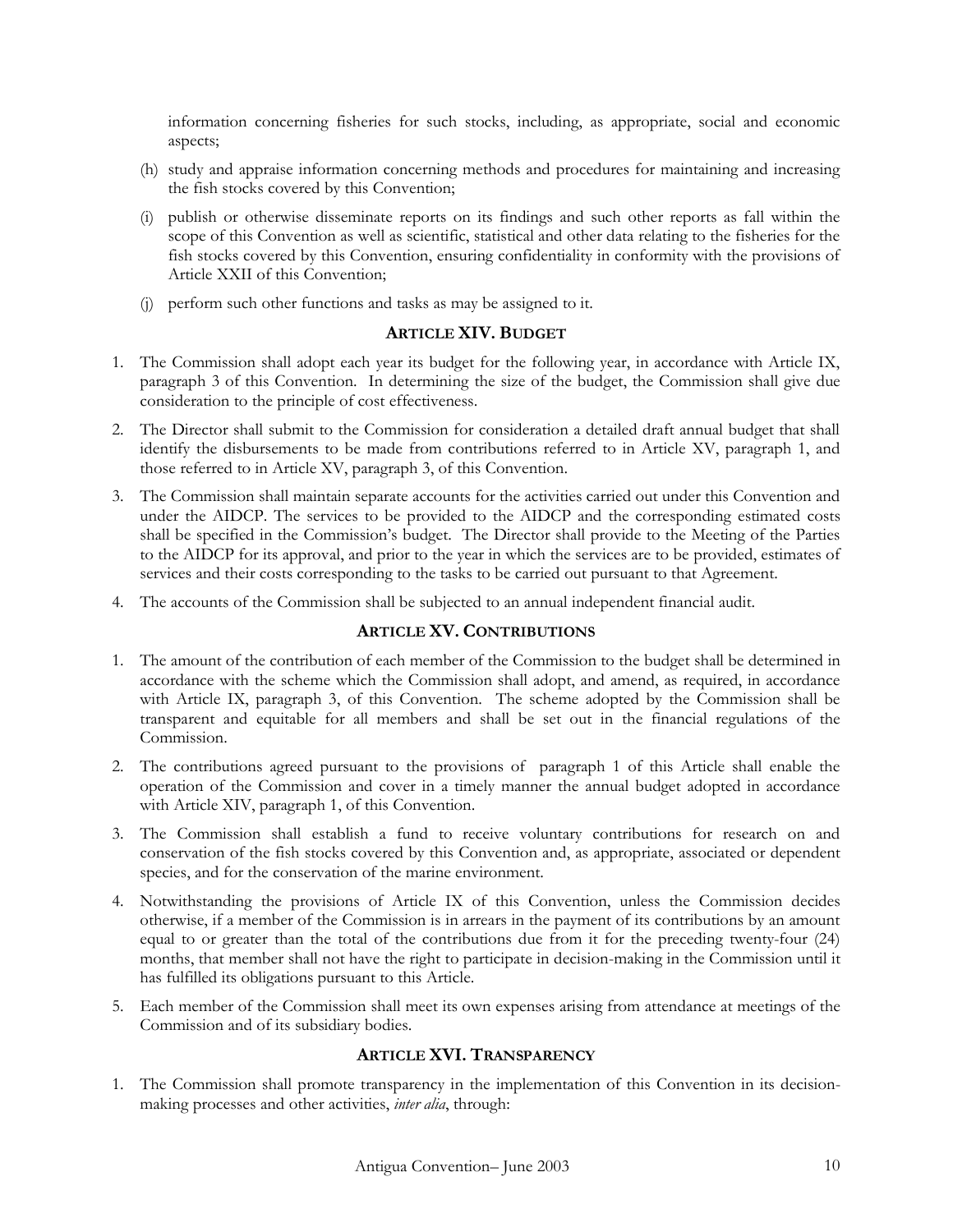- (a) the public dissemination of pertinent non-confidential information; and
- (b) as appropriate, facilitating consultations with, and the effective participation of, non-governmental organizations, representatives of the fishing industry, particularly the fishing fleet, and other interested bodies and individuals.
- 2. Representatives of non-Parties, relevant intergovernmental organizations, and non-governmental organizations, including environmental organizations with recognized experience in matters pertaining to the Commission and the tuna industry of any of the members of the Commission operating in the Convention Area, particularly the tuna fishing fleet, shall be afforded the opportunity to take part in the meetings of the Commission and of its subsidiary organs, as observers or otherwise, as appropriate, in accordance with the principles and criteria established in Annex 2 of this Convention as well as others that the Commission may adopt. Such participants shall have timely access to relevant information, subject to the rules of procedure and of confidentiality on access to such information that the Commission may adopt.

# **PART IV**

# **RIGHTS AND OBLIGATIONS OF MEMBERS OF THE COMMISSION**

# **ARTICLE XVII. RIGHTS OF STATES**

No provision of this Convention may be interpreted in such a way as to prejudice or undermine the sovereignty, sovereign rights, or jurisdiction exercised by any State in accordance with international law, as well as its position or views with regard to matters relating to the law of the sea.

#### **ARTICLE XVIII. IMPLEMENTATION, COMPLIANCE AND ENFORCEMENT BY PARTIES**

- 1. Each Party shall take the measures necessary to ensure the implementation of and compliance with this Convention and any conservation and management measures adopted pursuant thereto, including the adoption of the necessary laws and regulations.
- 2. Each Party shall provide to the Commission all the information that may be required for the fulfillment of the objective of this Convention, including statistical and biological information and information concerning its fishing activities in the Convention Area, and shall provide to the Commission information regarding actions taken to implement the measures adopted in accordance with this Convention, whenever required by the Commission and as appropriate, subject to the provisions of Article XXII of this Convention and in accordance with the rules of procedure to be developed and adopted by the Commission.
- 3. Each Party shall promptly, through the Director, inform the Committee for the Review of Implementation of Measures Adopted by the Commission established pursuant to the provisions of Article X of this Convention of:
	- (a) legal and administrative provisions, including those regarding infractions and sanctions, applicable to compliance with conservation and management measures adopted by the Commission;
	- (b) actions taken to ensure compliance with conservation and management measures adopted by the Commission, including, if appropriate, an analysis of individual cases and the final decision taken.
- 4. Each Party shall:
	- (a) authorize the use and release, subject to any applicable rules of confidentiality, of pertinent information recorded by on-board observers of the Commission or a national program;
	- (b) ensure that vessel owners and/or captains allow the Commission, in accordance with the rules of procedure adopted by the Commission in this respect, to collect and analyze information necessary for carrying out the functions of the Committee for the Review of Implementation of Measures Adopted by the Commission;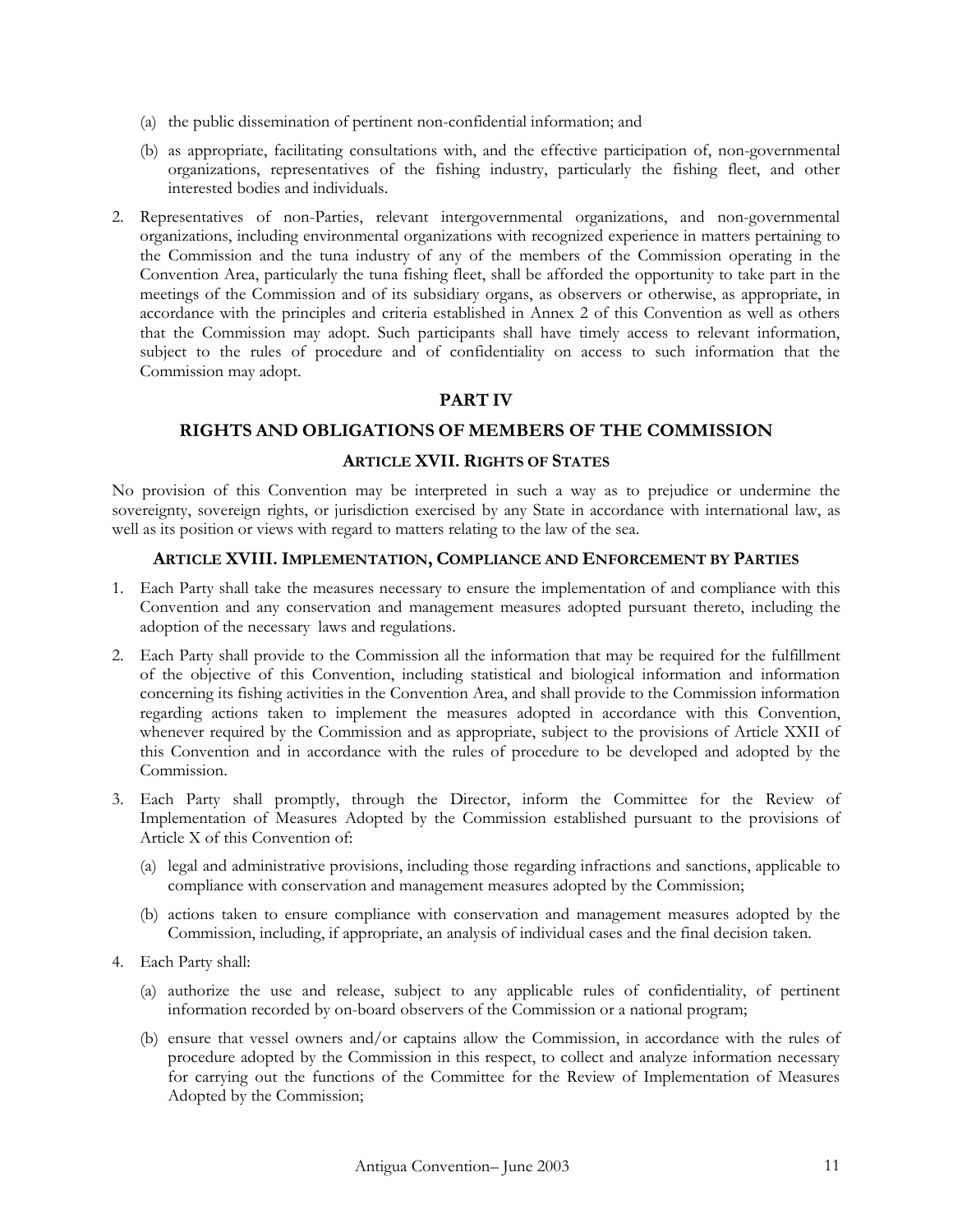- (c) provide to the Commission every six months a report on the activities of its tuna-fishing vessels and any other information necessary for the work of the Committee for the Review of Implementation of Measures Adopted by the Commission.
- 5. Each Party shall take measures to ensure that vessels operating in waters under its national jurisdiction comply with this Convention and the measures adopted pursuant thereto.
- 6. Each Party, where it has reasonable grounds to believe that a vessel flying the flag of another State has engaged in any activity that undermines the effectiveness of conservation and management measures adopted for the Convention Area, shall draw this to the attention of the flag State concerned and may, as appropriate, draw the matter to the attention of the Commission. The Party in question shall provide the flag State with full supporting evidence and may provide the Commission with a summary of such evidence. The Commission shall not circulate such information until such time as the flag State has had an opportunity to comment, within a reasonable time, on the allegation and evidence submitted for its consideration, or to object, as the case may be.
- 7. Each Party, at the request of the Commission or of any other Party, when provided with relevant information that a vessel under its jurisdiction has carried out activities which contravene the measures adopted pursuant to this Convention, shall carry out a thorough investigation, and if appropriate proceed in accordance with its national legislation and inform, as soon as possible, the Commission and, if applicable, the other Party, of the results of its investigations and the actions taken.
- 8. Each Party shall apply, in accordance with its national laws and in a manner consistent with international law, sanctions of sufficient gravity as to be effective in securing compliance with the provisions of this Convention and of measures adopted pursuant thereto and to deprive offenders of the benefits accruing from their illegal activities, including, as appropriate, refusal, suspension or withdrawal of the authorization to fish.
- 9. The Parties whose coasts border the Convention Area or whose vessels fish for fish stocks covered by this Convention or in whose territory the catch is landed and processed shall cooperate with a view to ensuring compliance with this Convention and with a view to ensuring the application of the conservation and management measures adopted by the Commission, including through the adoption of cooperative measures and schemes, as appropriate.
- 10. If the Commission determines that vessels fishing in the Convention Area have engaged in activities which undermine the effectiveness of or otherwise violate the conservation and management measures adopted by the Commission, the Parties may take action, following the recommendations adopted by the Commission and in accordance with this Convention and international law, to deter such vessels from such activities until such time as appropriate action is taken by the flag State to ensure that such vessels do not continue those activities.

## **ARTICLE XIX.IMPLEMENTATION, COMPLIANCE AND ENFORCEMENT BY FISHING ENTITIES**

Article XVIII of this Convention applies, *mutatis mutandis*, to fishing entities that are members of the Commission.

## **ARTICLE XX. DUTIES OF FLAG STATES**

- 1. Each Party shall, in accordance with international law, take such measures as may be necessary to ensure that vessels flying its flag comply with the provisions of this Convention and the conservation and management measures adopted pursuant thereto, and that such vessels do not engage in any activity which undermines the effectiveness of such measures.
- 2. No Party shall allow any vessel entitled to fly its flag to be used for fishing for fish stocks covered by this Convention unless it has been authorized to do so by the appropriate authority or authorities of that Party. A Party shall authorize the use of vessels flying its flag for fishing in the Convention Area only where it is able to exercise effectively its responsibilities in respect of such vessels under this Convention.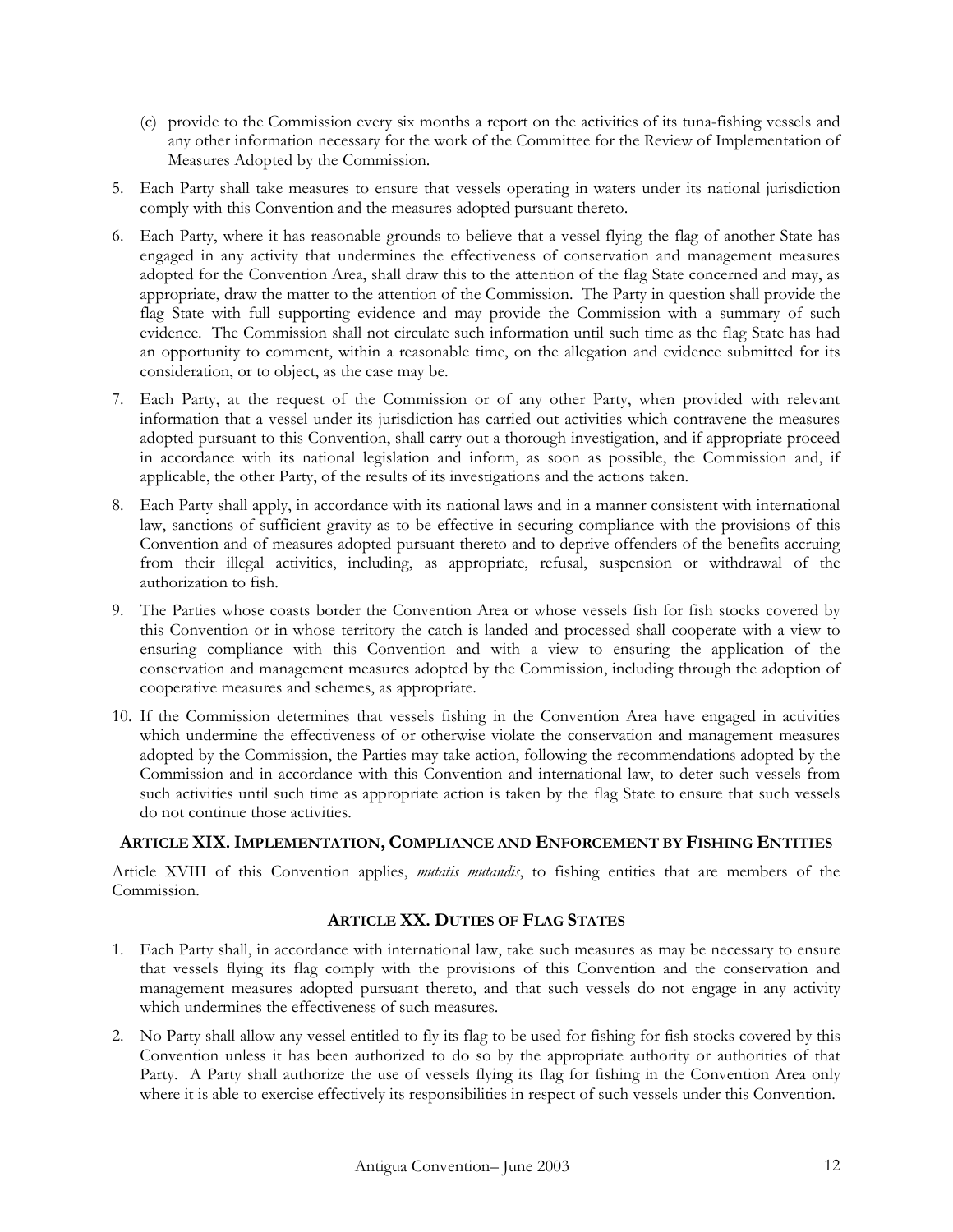3. In addition to its obligations under paragraphs 1 and 2 of this Article, each Party shall take such measures as may be necessary to ensure that vessels flying its flag do not fish in areas under the sovereignty or national jurisdiction of any other State in the Convention Area without the corresponding license, permit or authorization issued by the competent authorities of that State.

### **ARTICLE XXI. DUTIES OF FISHING ENTITIES**

Article XX of this Convention applies, *mutatis mutandis*, to fishing entities that are members of the Commission.

# **PART V**

## **CONFIDENTIALITY**

#### **ARTICLE XXII. CONFIDENTIALITY**

- 1. The Commission shall establish rules of confidentiality for all bodies and individuals given access to information pursuant to this Convention.
- 2. Notwithstanding any confidentiality rules which may be adopted in accordance with paragraph 1 of this Article, any persons with access to such confidential information may disclose such information in connection with legal or administrative proceedings, if requested by the competent authority concerned.

# **PART VI**

## **COOPERATION**

### **ARTICLE XXIII. COOPERATION AND ASSISTANCE**

- 1. The Commission shall seek to adopt measures relating to technical assistance, technology transfer, training and other forms of cooperation, to assist developing countries that are members of the Commission to fulfill their obligations under this Convention, as well as to enhance their ability to develop fisheries under their respective national jurisdictions and to participate in high seas fisheries on a sustainable basis.
- 2. The members of the Commission shall facilitate and promote such cooperation, especially financial and technical, and the transfer of technology, as may be necessary for the effective implementation of paragraph 1 of this Article.

#### **ARTICLE XXIV. COOPERATION WITH OTHER ORGANIZATIONS OR ARRANGEMENTS**

- 1. The Commission shall cooperate with subregional, regional, and global fishery organizations and arrangements and, as appropriate, shall establish relevant institutional arrangements such as consultative committees, in agreement with such organizations or arrangements, with the goal of promoting the achievement of the objective of this Convention, obtaining the best available scientific information, and avoiding duplication with respect to their work.
- 2. The Commission, in agreement with the relevant organizations or arrangements, shall adopt the rules of operation for the institutional arrangements established in accordance with paragraph 1 of this Article.
- 3. Where the Convention Area overlaps with an area under regulation by another fisheries management organization, the Commission shall cooperate with such other organization in order to ensure that the objective of this Convention is reached. To this end, through consultations or other arrangements, the Commission shall strive to agree with the other organization on the relevant measures to be taken, such as ensuring the harmonization and compatibility of the conservation and management measures adopted by the Commission and the other organization, or deciding that the Commission or the other organization, as appropriate, avoid taking measures in respect of species in that area which are regulated by the other.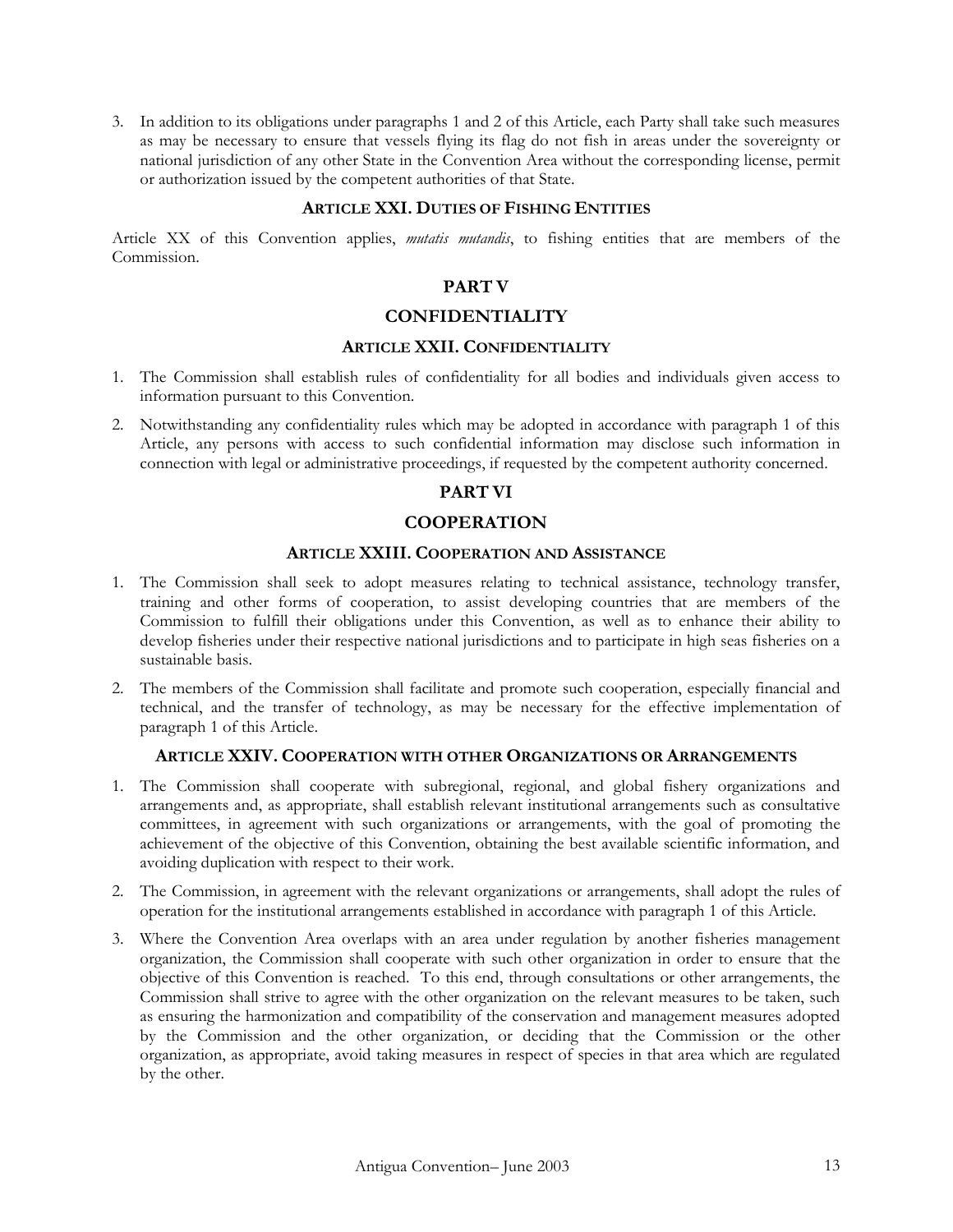4. The provisions of paragraph 3 of this Article shall be applied, as appropriate, to the case of fish stocks that migrate through areas under the purview of the Commission and of another organization or organizations or arrangements.

### **PART VII**

### **SETTLEMENT OF DISPUTES**

#### **ARTICLE XXV. SETTLEMENT OF DISPUTES**

- 1. The members of the Commission shall cooperate in order to prevent disputes. Any member may consult with one or more members about any dispute related to the interpretation or application of the provisions of this Convention to reach a solution satisfactory to all as quickly as possible.
- 2. If a dispute is not settled through such consultation within a reasonable period, the members in question shall consult among themselves as soon as possible in order to settle the dispute through any peaceful means they may agree upon, in accordance with international law.
- 3. In cases when two or more members of the Commission agree that they have a dispute of a technical nature, and they are unable to resolve the dispute among themselves, they may refer the dispute, by mutual consent, to a non-binding *ad hoc* expert panel constituted within the framework of the Commission in accordance with the procedures adopted for this purpose by the Commission. The panel shall confer with the members concerned and shall endeavor to resolve the dispute expeditiously without recourse to binding procedures for the settlement of disputes.

## **PART VIII**

# **NON-MEMBERS**

# **ARTICLE XXVI. NON-MEMBERS**

- 1. The Commission and its members shall encourage all States and regional economic integration organizations referred to in Article XXVII of this Convention and, as appropriate, fishing entities referred to in Article XXVIII of this Convention that are not members of the Commission to become members or to adopt laws and regulations consistent with this Convention.
- 2. The members of the Commission shall exchange information among themselves, either directly or through the Commission, with respect to activities of vessels of non-members that undermine the effectiveness of this Convention.
- 3. The Commission and its members shall cooperate, consistent with this Convention and international law, to jointly deter vessels of non-members from carrying out activities that undermine the effectiveness of this Convention. To this end, the members shall, *inter alia*, call to the attention of non-members such activities by their vessels.

## **PART IX**

## **FINAL PROVISIONS**

#### **ARTICLE XXVII. SIGNATURE**

- 1. This Convention shall be open for signature at Washington from November 14, 2003, until December 31, 2004, by:
	- (a) the Parties to the 1949 Convention;
	- (b) States not Party to the 1949 Convention with a coastline bordering the Convention Area; and
	- (c) States and regional economic integration organizations which are not Parties to the 1949 Convention and whose vessels have fished for fish stocks covered by this Convention at any time during the four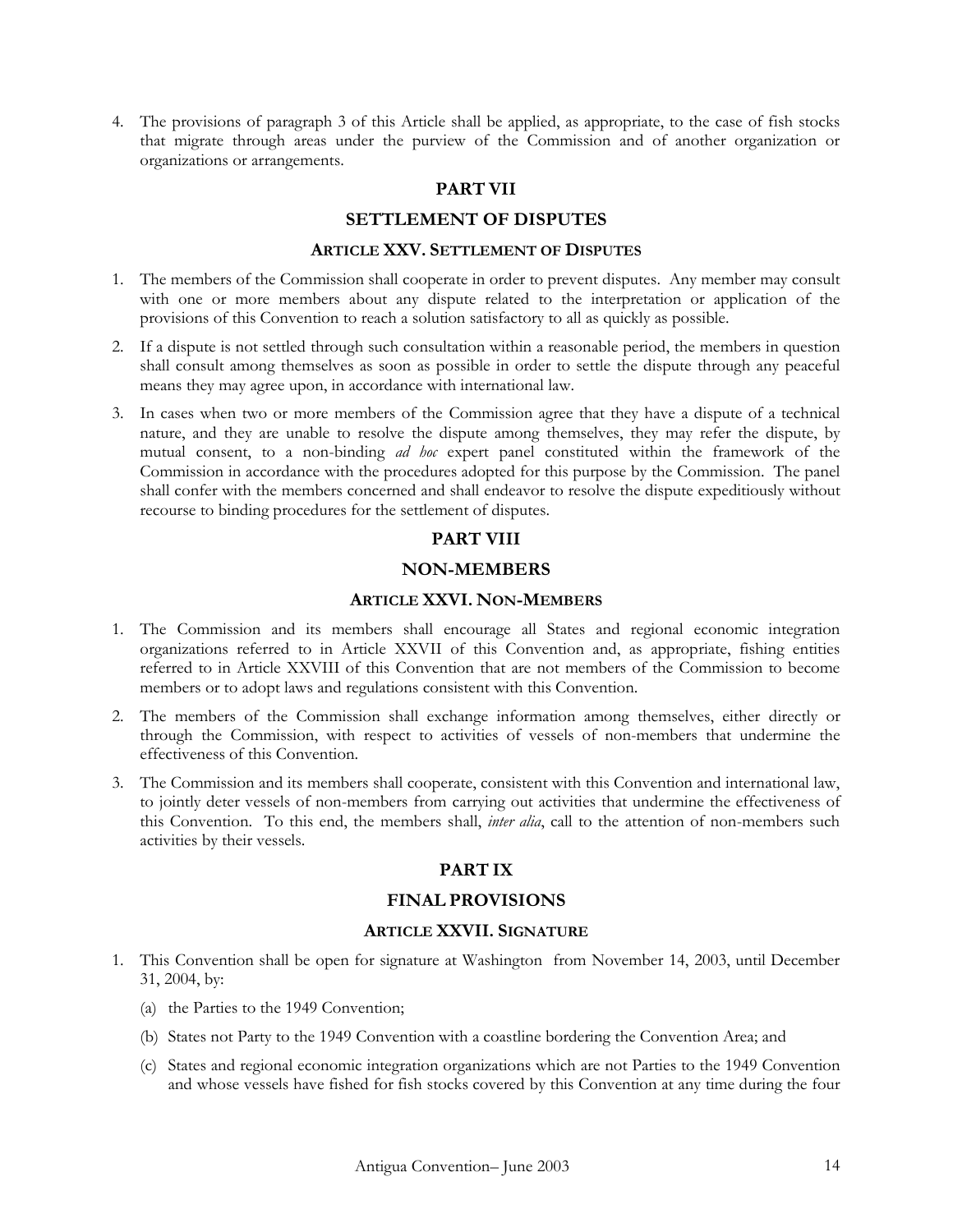years preceding the adoption of this Convention and that participated in the negotiation of this Convention; and

- (d) other States which are not Parties to the 1949 Convention and whose vessels have fished for fish stocks covered by this Convention at any time during the four years preceding the adoption of this Convention, following consultations with the Parties to the 1949 Convention.
- 2. In relation to the regional economic integration organizations referred to in paragraph 1 of this Article, no member State of such organizations may sign this Convention unless it represents a territory which lies outside the territorial scope of the treaty establishing the organization and provided that such member State's participation be limited to representing only the interests of that territory.

## **ARTICLE XXVIII. FISHING ENTITIES**

- 1. Any fishing entity whose vessels have fished for fish stocks covered by this Convention at any time during the four years preceding the adoption of this Convention may express its firm commitment to abide by the terms of this Convention and comply with any conservation and management measures adopted pursuant thereto, by:
	- (a) signing, during the period referred to in Article XXVII, paragraph 1 of this Convention, an instrument drafted to this effect in accordance with a resolution to be adopted by the Commission under the 1949 Convention; and/or
	- (b) during or after the above-mentioned period, providing a written communication to the Depositary in accordance with a resolution to be adopted by the Commission under the 1949 Convention. The Depositary shall promptly provide a copy of this communication to all signatories and Parties.
- 2. The commitment expressed pursuant to paragraph 1 of this Article shall be effective from the date referred to in Article XXXI, paragraph 1, of this Convention, or on the date of the written communication referred to in paragraph 1 of this Article, whichever is later.
- 3. Any fishing entity referred to above may express its firm commitment to abide by the terms of this Convention as it may be amended pursuant to Article XXXIV or Article XXXV of this Convention by providing a written communication to this effect to the Depositary in accordance with the resolution referred to in paragraph 1 of this Article.
- 4. The commitment expressed pursuant to paragraph 3 of this Article shall be effective from the dates referred to in Article XXXIV, paragraph 3, and Article XXXV, paragraph 4, of this Convention, or on the date of the written communication referred to in paragraph 3 of this Article, whichever is later.

# **ARTICLE XXIX. RATIFICATION, ACCEPTANCE OR APPROVAL**

This Convention is subject to ratification, acceptance or approval by the signatories in accordance with their domestic laws and procedures.

# **ARTICLE XXX. ACCESSION**

This Convention shall remain open to accession by any State or regional economic integration organization:

- (a) that meets the requirements of Article XXVII of this Convention; or
- (b) whose vessels fish for fish stocks covered by this Convention, following consultations with the Parties; or
- (c) that is otherwise invited to accede on the basis of a decision by the Parties.

## **ARTICLE XXXI. ENTRY INTO FORCE**

1. This Convention shall enter into force fifteen (15) months after the deposit with the Depositary of the seventh instrument of ratification, acceptance, approval, or accession of the Parties to the 1949 Convention that were Parties to that Convention on the date this Convention was opened for signature.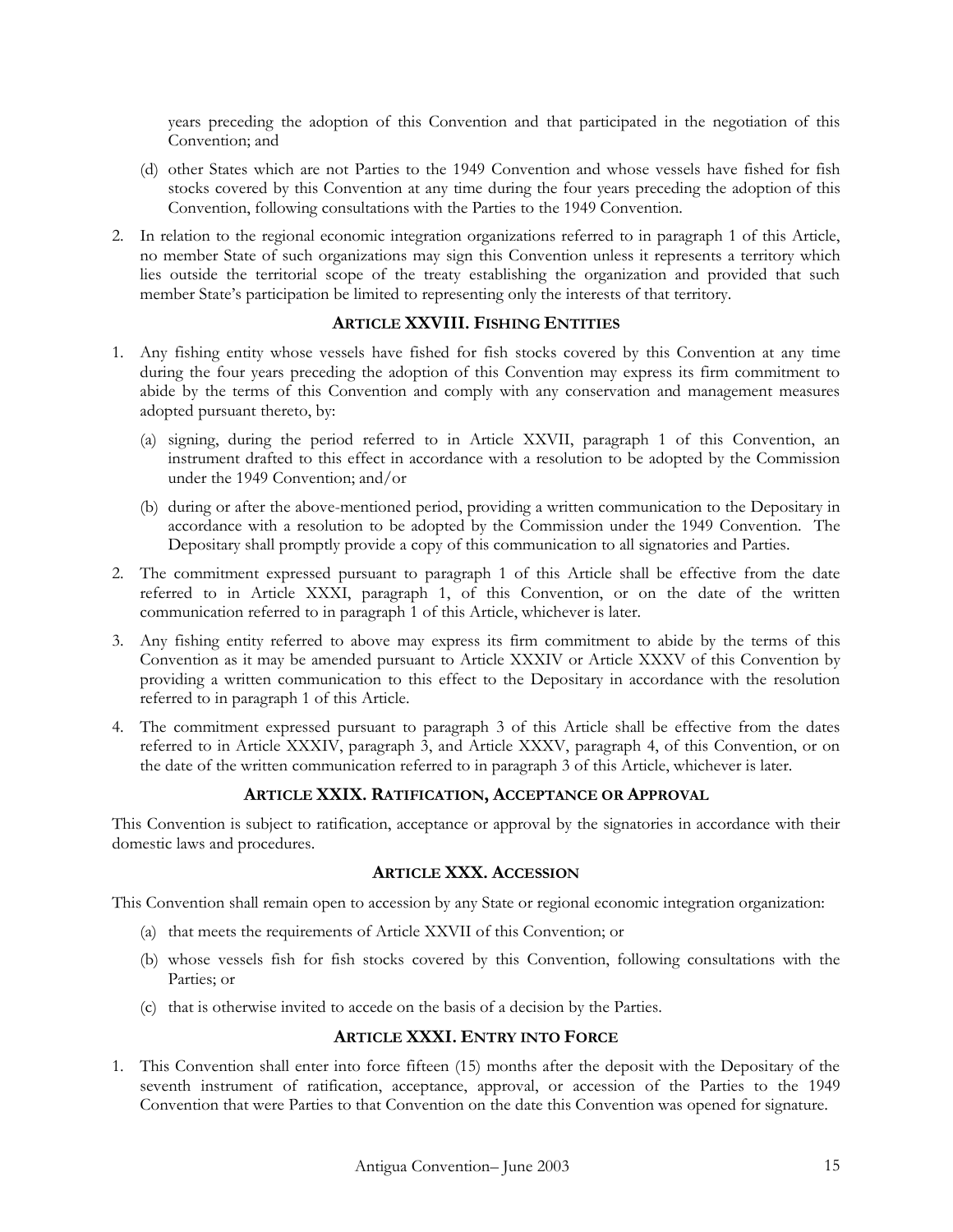- 2. After the date of entry into force of this Convention, with respect to each State or regional economic integration organization that meets the requirements of Article XXVII or Article XXX, this Convention shall enter into force for said State or regional economic integration organization on the thirtieth (30<sup>th</sup>) day following the deposit of its instrument of ratification, acceptance, approval, or accession.
- 3. Upon entry into force of this Convention, this Convention shall prevail, as between Parties to this Convention and the 1949 Convention, over the 1949 Convention.
- 4. Upon the entry into force of this Convention, conservation and management measures and other arrangements adopted by the Commission under the 1949 Convention shall remain in force until such time as they expire, are terminated by a decision of the Commission, or are replaced by other measures or arrangements adopted pursuant to this Convention.
- 5. Upon entry into force of this Convention, a Party to the 1949 Convention that has not yet consented to be bound by this Convention shall be deemed to remain a member of the Commission unless such Party elects not to remain a member of the Commission by so notifying the Depositary in writing prior to the entry into force of this Convention.
- 6. Upon entry into force of this Convention for all Parties to the 1949 Convention, the 1949 Convention shall be considered as terminated in accordance with the relevant rules of international law as reflected in Article 59 of the Vienna Convention on the Law of Treaties.

## **ARTICLE XXXII. PROVISIONAL APPLICATION**

- 1. In accordance with its laws and regulations, a State or regional economic integration organization that meets the requirements of Article XXVII or Article XXX of this Convention may apply this Convention provisionally by so notifying the Depositary in writing. Such provisional application shall commence on the later of the date of entry into force of this Convention and the date of receipt of such notification by the Depositary.
- 2. Provisional application of this Convention by a State or regional economic integration organization referred to in paragraph 1 of this Article shall terminate upon entry into force of this Convention for that State or regional economic integration organization, or upon notification to the Depositary by that State or regional economic integration organization of its intention to terminate its provisional application of this Convention.

## **ARTICLE XXXIII. RESERVATIONS**

No reservations may be made to this Convention.

# **ARTICLE XXXIV. AMENDMENTS**

- 1. Any member of the Commission may propose an amendment to the Convention by providing to the Director the text of a proposed amendment at least sixty (60) days in advance of a meeting of the Commission. The Director shall provide a copy of this text to all other members promptly.
- 2. Amendments to the Convention shall be adopted in accordance with Article IX, paragraph 2, of this Convention.
- 3. Amendments to this Convention shall enter into force ninety (90) days after all Parties to the Convention at the time the amendments were approved have deposited their instruments of ratification, acceptance, or approval of such amendments with the Depositary.
- 4. States or regional economic integration organizations that become Parties to this Convention after the entry into force of amendments to the Convention or its annexes shall be considered to be Party to the Convention as amended.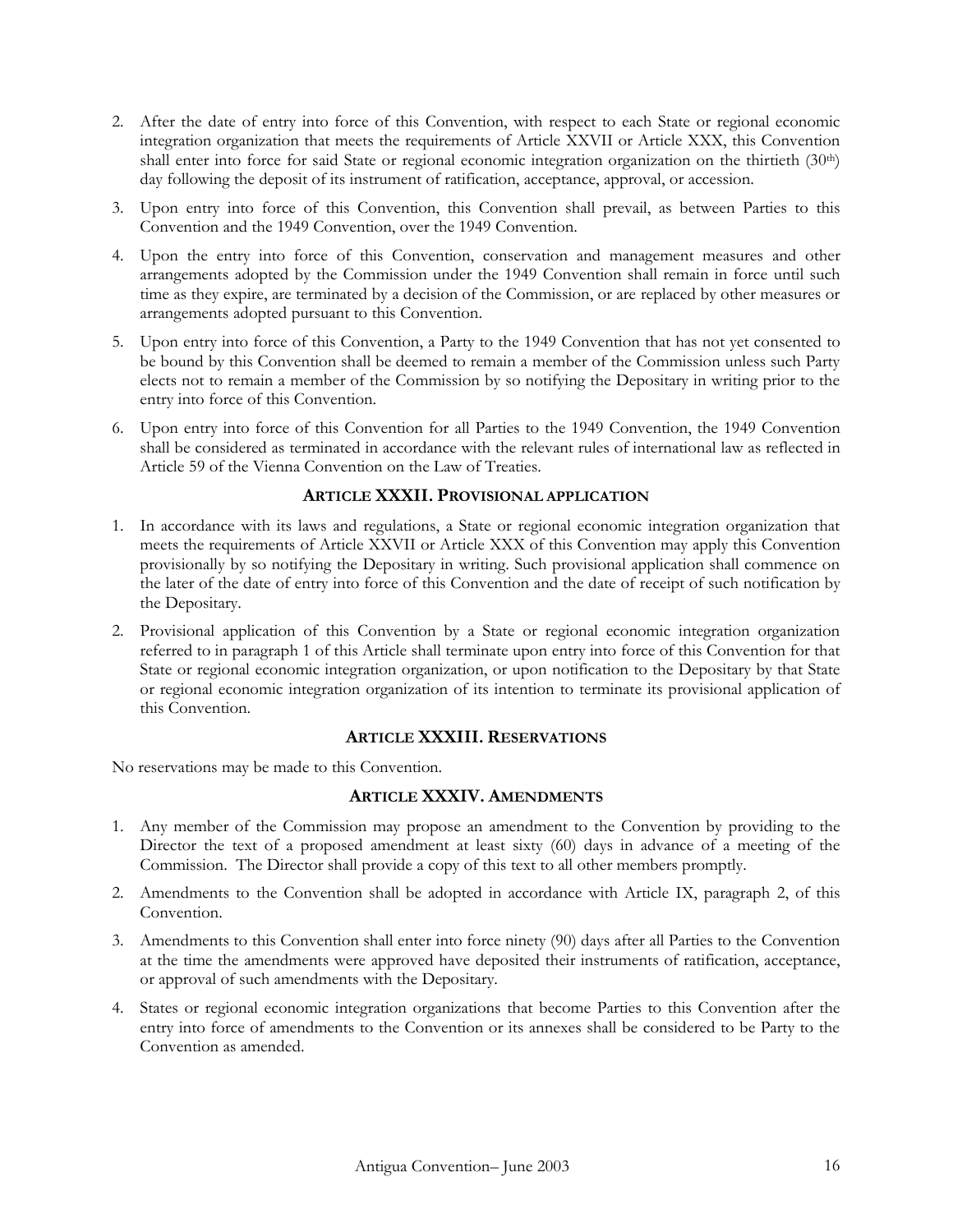### **ARTICLE XXXV. ANNEXES**

- 1. The Annexes to this Convention form an integral part thereof and, unless expressly provided otherwise, a reference to this Convention includes a reference to the Annexes thereto.
- 2. Any member of the Commission may propose an amendment to an Annex to the Convention by providing to the Director the text of a proposed amendment at least sixty (60) days in advance of a meeting of the Commission. The Director shall provide a copy of this text to all other members promptly.
- 3. Amendments to the Annexes shall be adopted in accordance with Article IX, paragraph 2, of this Convention.
- 4. Unless otherwise agreed, amendments to an Annex shall enter into force for all members of the Commission ninety (90) days after their adoption pursuant to paragraph 3 of this Article.

### **ARTICLE XXXVI. WITHDRAWAL**

- 1. Any Party may withdraw at any time after twelve (12) months from the date on which this Convention entered into force with respect to that Party by giving written notice of withdrawal to the Depositary. The Depositary shall inform the other Parties of the withdrawal within thirty (30) days of receipt of such notice. The withdrawal shall become effective six (6) months after receipt of such notice by the Depositary.
- 2. This article applies, *mutatis mutandis*, to any fishing entity with respect to its commitment under Article XXVIII of this Convention.

## **ARTICLE XXXVII. DEPOSITARY**

The original texts of this Convention shall be deposited with the Government of the United States of America, which shall send certified copies thereof to the signatories and the Parties thereto, and to the Secretary General of the United Nations for registration and publication, pursuant to Article 102 of the Charter of the United Nations.

IN WITNESS WHEREOF, the undersigned Plenipotentiaries, having been duly authorized by their respective Governments, have signed this Convention.

DONE at Washington, on this 14th day of November, 2003, in English, Spanish and French, all three texts being equally authentic.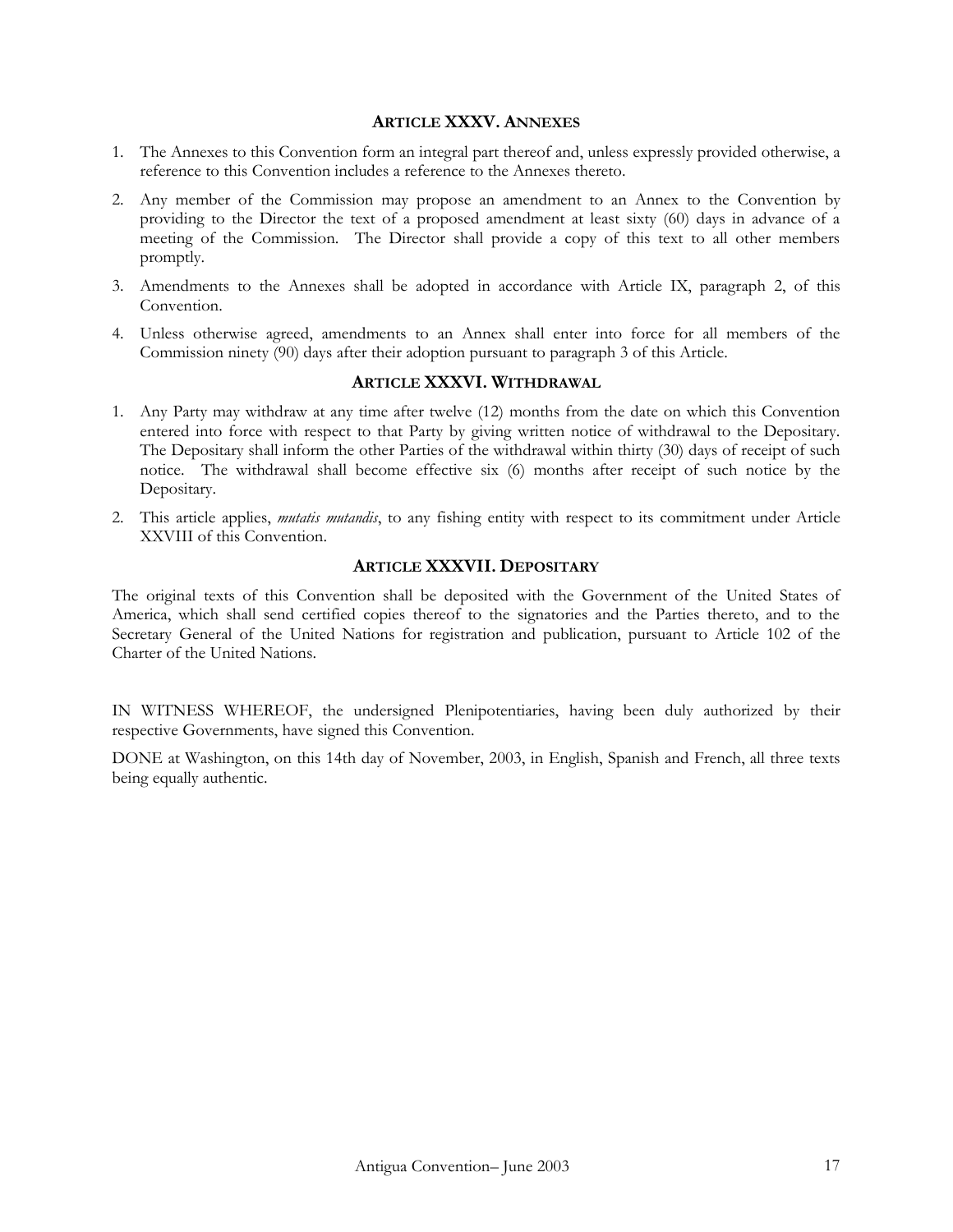### **ANNEX 1. GUIDELINES AND CRITERIA FOR THE ESTABLISHMENT OF RECORDS OF VESSELS**

- 1. In application of Article XII, subparagraph (k) of paragraph 2, of this Convention, each Party shall maintain a record of vessels entitled to fly its flag and authorized to fish in the Convention Area for fish stocks covered by this Convention, and shall ensure that the following information for all such vessels is entered in that record:
	- (a) Name of vessel, registration number, previous names (if known) and port of registry;
	- (b) A photograph of the vessel showing its registration number;
	- (c) Name and address of owner or owners;
	- (d) Name and address of operator(s) and/or manager(s) if any;
	- (e) Previous flag (if known and if any);
	- (f) International Radio Call Sign (if any);
	- (g) Where and when built;
	- (h) Type of vessel;
	- (i) Type of fishing methods;
	- (j) Length, beam and moulded depth;
	- (k) Gross tonnage;
	- (l) Power of main engine or engines;
	- (m) The nature of the authorization to fish granted by the flag State;
	- (n) Freezer type, freezer capacity, and number and capacity of fish holds.
- 2. The Commission may decide to exempt vessels from the requirements of paragraph 1 of this Annex on the basis of their length or other characteristic.
- 3. Each Party shall provide to the Director, in accordance with the procedures established by the Commission, the information referred to in paragraph 1 of this Annex and shall promptly notify the Director of any modifications to such information.
- 4. Each Party shall also promptly inform the Director of:
	- (a) any additions to the record;
	- (b) deletions from the record by reason of:
		- i. the voluntary relinquishment or non-renewal of the fishing authorization by the owner or operator of the vessel;
		- ii. the withdrawal of the fishing authorization issued to the vessel in accordance with Article XX, paragraph 2, of this Convention;
		- iii. the fact that the vessel is no longer entitled to fly its flag;
		- iv. the scrapping, decommissioning or loss of the vessel; and
		- v. any other reason,

specifying which of the reasons listed above are applicable.

5. This Annex applies, *mutatis mutandis*, to fishing entities that are members of the Commission.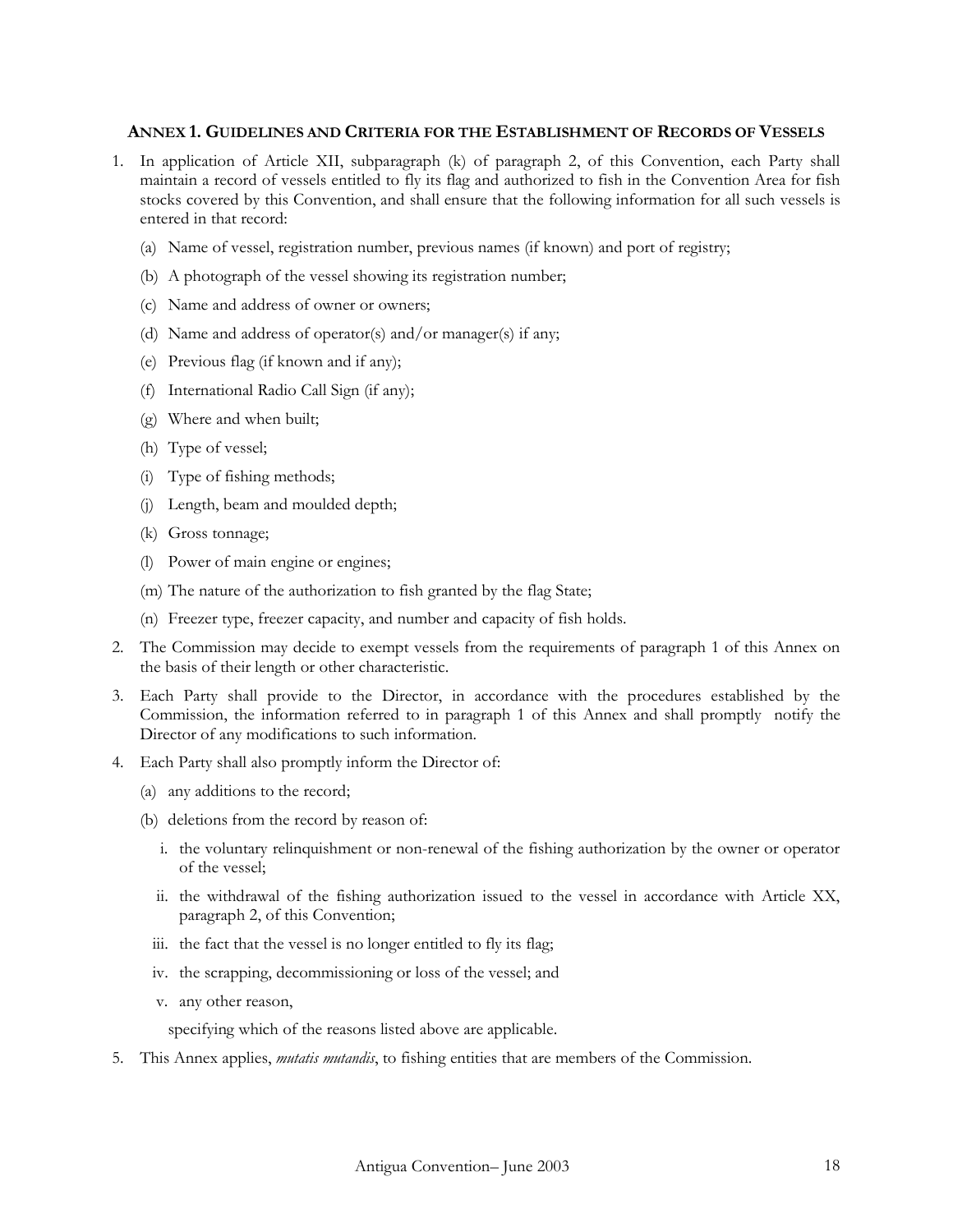## **ANNEX 2. PRINCIPLES AND CRITERIA FOR THE PARTICIPATION OF OBSERVERS AT MEETINGS OF THE COMMISSION**

- 1. The Director shall invite to meetings of the Commission convened pursuant to Article VIII of this Convention intergovernmental organizations whose work is relevant to the implementation of this Convention, as well as non-Parties interested in conservation and sustainable use of the fish stocks covered by this Convention that so request.
- 2. Non-governmental organizations (NGOs) referred to in Article XVI, paragraph 2 of this Convention shall be eligible to participate as observers in all meetings of the Commission and its subsidiary bodies convened pursuant to Article VIII of this Convention, except meetings held in executive session or meetings of Heads of Delegation.
- 3. Any NGO desiring to participate as an observer in a meeting of the Commission shall notify the Director of its request to participate at least fifty (50) days in advance of the meeting. The Director shall notify the members of the Commission of the names of such NGOs, together with the information specified in paragraph 6 of this Annex, at least forty-five (45) days prior to the beginning of the meeting.
- 4. If a meeting of the Commission is held with less than fifty (50) days' notice, the Director shall have greater flexibility concerning the time frames established in paragraph 3 of this Annex.
- 5. An NGO wishing to participate in the meetings of the Commission and its subsidiary bodies may also be allowed to do so on an annual basis, subject to paragraph 7 of this Annex.
- 6. Requests for participation referred to in paragraphs 3, 4 and 5 of this Annex shall include the name and office locations of the NGO, and a description of its mission and how its mission and activities are related to the work of the Commission. Such information shall be updated if necessary.
- 7. An NGO desiring to participate as an observer may do so unless at least one-third of the members of the Commission object for cause in writing to such participation.
- 8. All observers admitted to a meeting of the Commission shall be sent or otherwise provided the same documentation generally available to the members of the Commission, except documentation containing business-confidential data.
- 9. Any observer admitted to a meeting of the Commission may:
	- (a) attend meetings, subject to paragraph 2 of this Annex, but not vote;
	- (b) make oral statements during the meetings upon the invitation of the Chairman;
	- (c) distribute documents at the meeting, with the approval of the Chairman; and
	- (d) engage in other activities, as appropriate and as approved by the Chairman.
- 10. The Director may require non-Party and NGO observers to pay reasonable fees, and to cover costs attributable to their attendance.
- 11. All observers admitted to a meeting of the Commission shall comply with all rules and procedures applicable to other participants in the meeting.
- 12. Any NGO that does not comply with the requirements of paragraph 11 of this Annex shall be excluded from further participation in meetings, unless the Commission decides otherwise.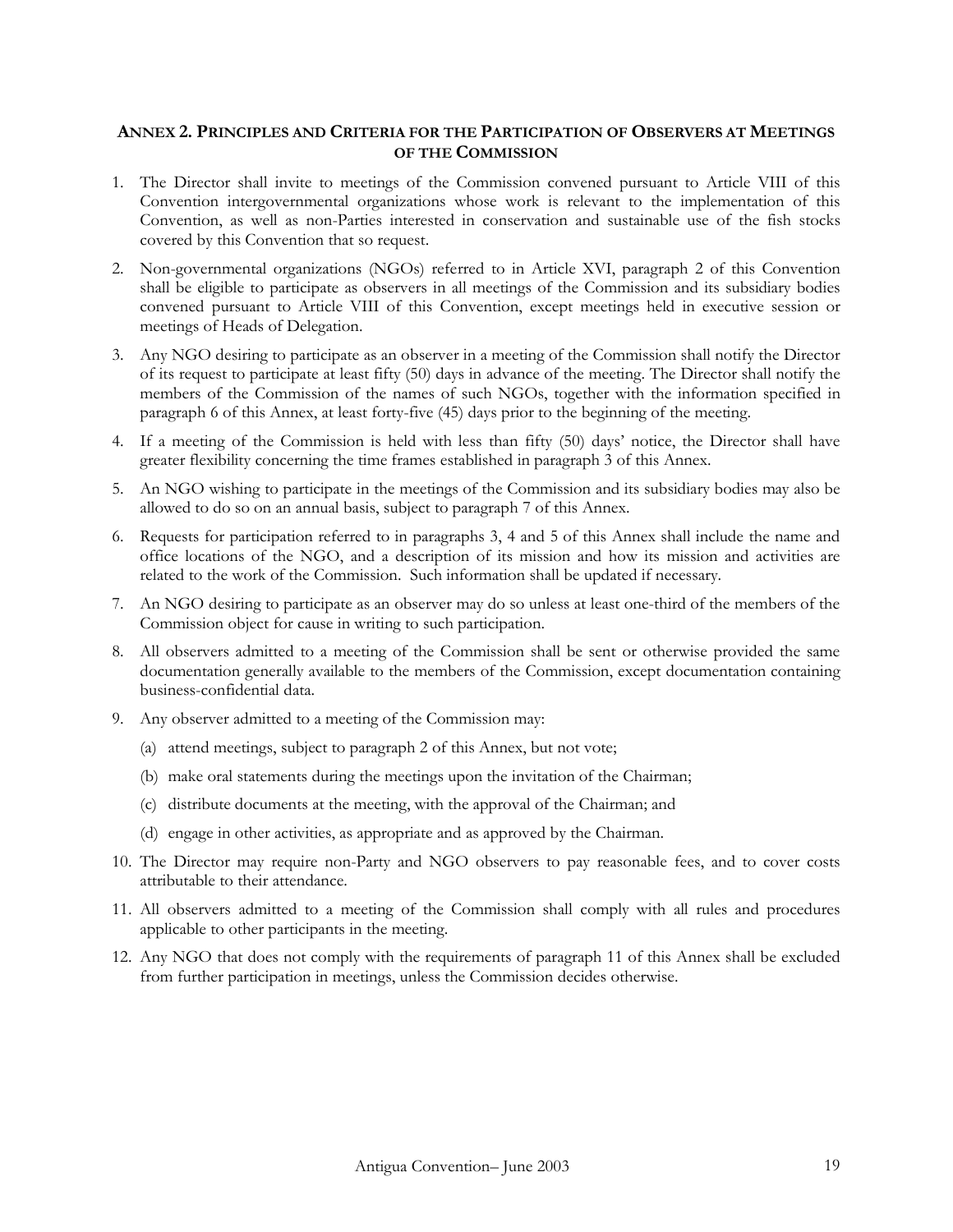## **ANNEX 3. COMMITTEE FOR THE REVIEW OF IMPLEMENTATION OF MEASURES ADOPTED BY THE COMMISSION**

The functions of the Committee for the Review of Implementation of Measures Adopted by the Commission established under Article X of this Convention shall be the following:

- (a) review and monitor compliance with conservation and management measures adopted by the Commission, as well as cooperative measures referred to in Article XVIII, paragraph 9, of this Convention;
- (b) analyze information by flag or, when information by flag would not cover the relevant case, by vessel, and any other information necessary to carry out its functions;
- (c) provide the Commission with information, technical advice and recommendations relating to the implementation of, and compliance with, conservation and management measures;
- (d) recommend to the Commission means of promoting compatibility among the fisheries management measures of the members of the Commission;
- (e) recommend to the Commission means to promote the effective implementation of Article XVIII, paragraph 10, of this Convention;
- (f) in consultation with the Scientific Advisory Committee, recommend to the Commission the priorities and objectives of the program for data collection and monitoring established in Article VII, subparagraph (I) of paragraph 1, of this Convention and assess and evaluate the results of that program;
- (g) perform such other functions as the Commission may direct.